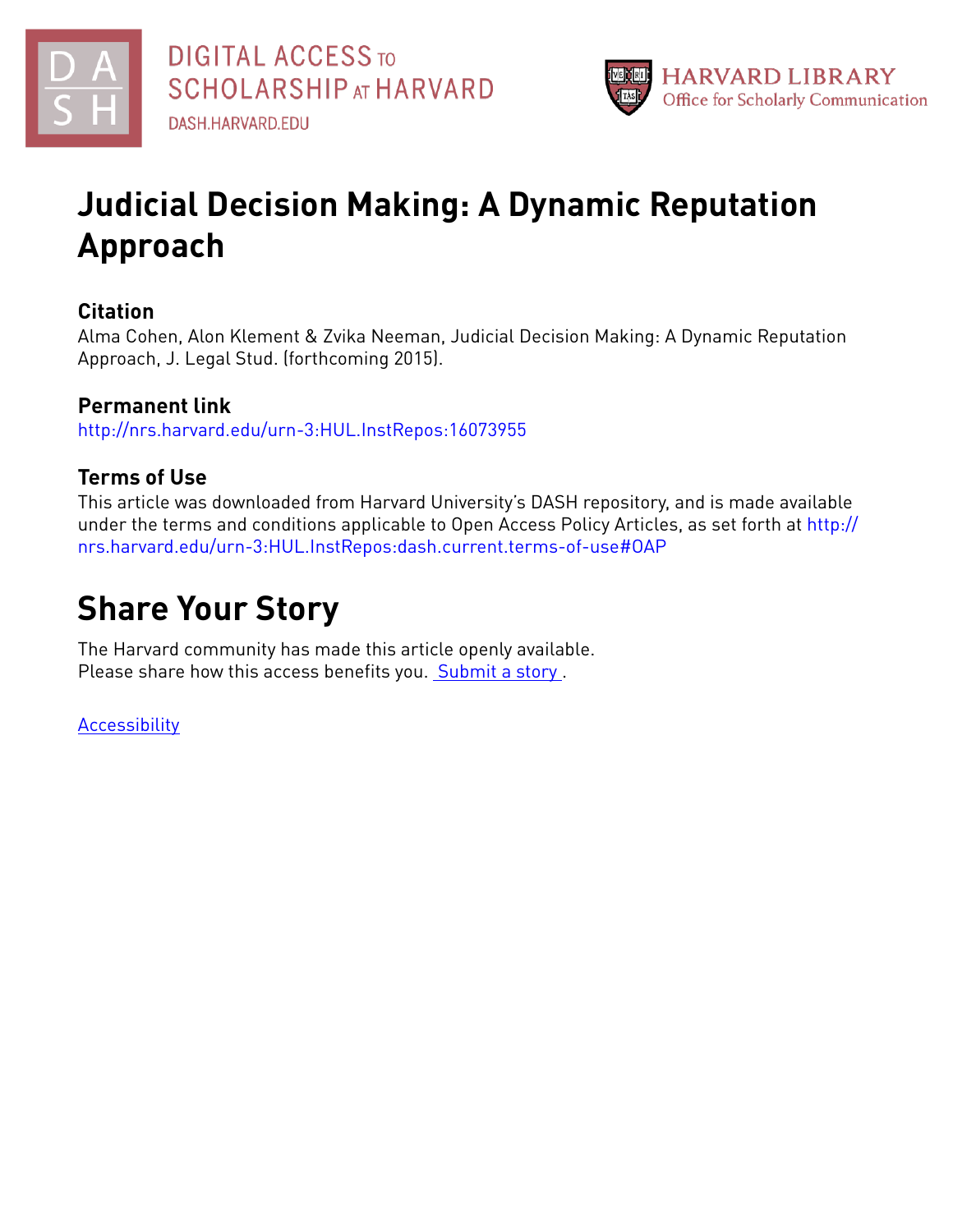# HARVARD

JOHN M. OLIN CENTER FOR LAW, ECONOMICS, AND BUSINESS

#### JUDICIAL DECISION MAKING: A DYNAMIC REPUTATION APPROACH

Alma Cohen Alon Klement Zvika Neeman

Forthcoming, *Journal of Legal Studies*, Volume 44, 2015

Discussion Paper No. 803

1/2015

Harvard Law School Cambridge, MA 02138

This paper can be downloaded without charge from:

The Harvard John M. Olin Discussion Paper Series: [http://www.law.harvard.edu/programs/olin\\_center/](http://www.law.harvard.edu/programs/olin_center/)

The Social Science Research Network Electronic Paper Collection: <http://ssrn.com/abstract=2559211>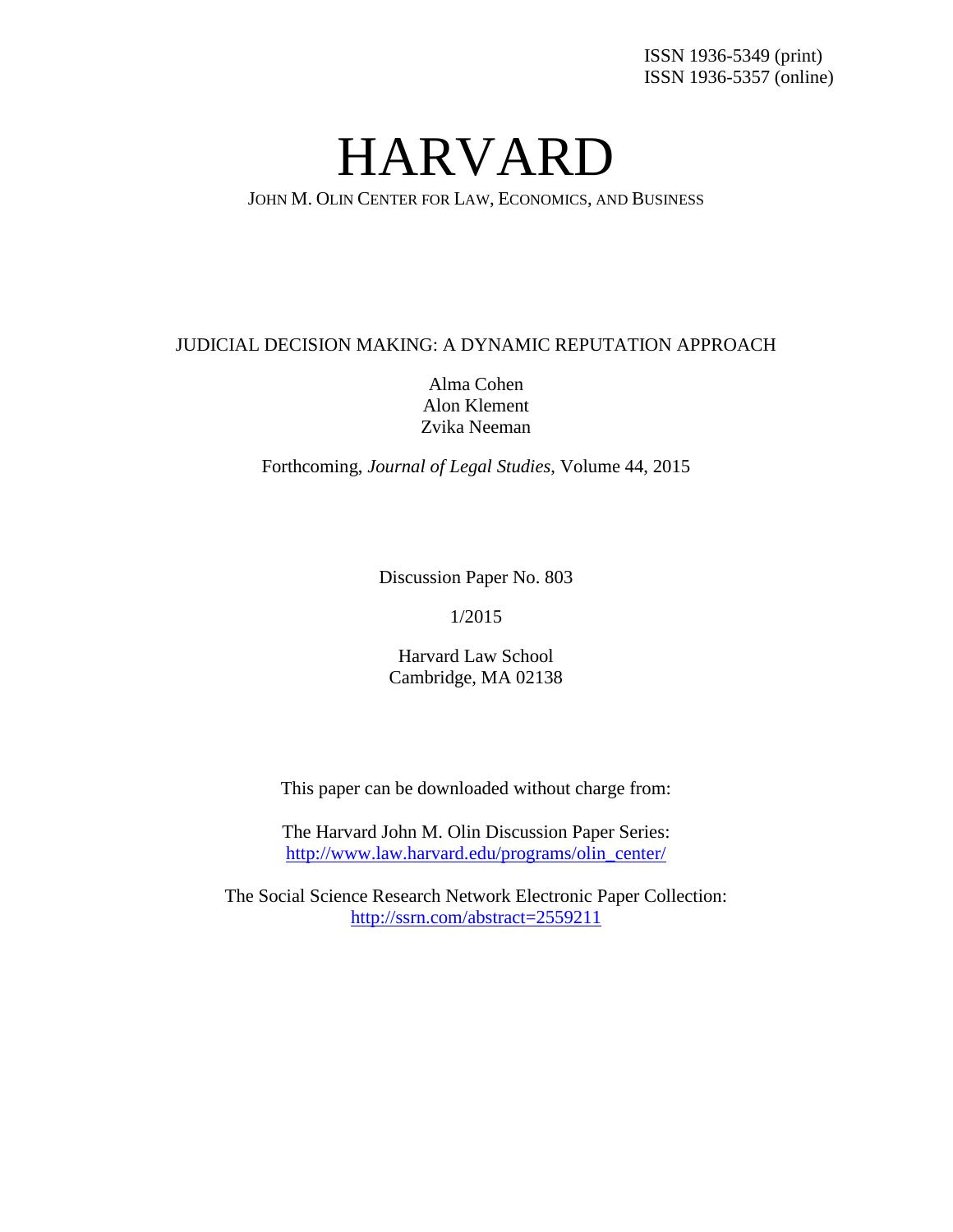## Judicial Decision Making: A Dynamic Reputation Approach<sup>\*</sup>

Alma Cohen† Alon Klement‡ Zvika Neeman§

#### **Abstract**

We seek to contribute to an understanding of how judicial elections affect the incentives and decisions of judges. We develop a theoretical model suggesting that judges who are concerned about their reputation would tend to "decide against their prior" as they approach elections. That is, judges who imposed a large number of severe sentences in the past, and are thus perceived to be strict, would tend to impose less severe sentences prior to elections, and judges who imposed a large number of light sentences in the past, and are perceived to be lenient, would tend to impose more severe sentences prior to elections. Using data from the Pennsylvania Commission on Sentencing (PCS), we test, and find evidence consistent with, the predictions of our model.

JEL Classification Codes: D82, K40, K41.

## **1 Introduction**

In their book, *The Behavior of Federal Judges*, Epstein, Landes and Posner (henceforth, ELP) contrast two alternative theories of judicial behavior: the legalistic theory, which assumes that judges decide cases in accordance with orthodox norms of judicial decision-making; and the realistic theory, which conjectures that judges, like other economic agents, decide cases according to their preferences and incentives. Following the latter approach, the book suggests a labor market model for judicial behavior, and presents a comprehensive empirical examination of this model. The book concludes that the model provides a convincing account of actual judicial behavior.

In this paper we follow the realistic approach as well, and we seek to contribute to an understanding of how incentives and preferences influence judicial decisions. In particular, we put forward a dynamic approach to the analysis of decision making by judges that face elections. Instead of aggregating the decisions of each judge over time, we propose instead to consider how different

<sup>⇤</sup>We thank Ronen Avraham and seminar participants at the IDC, Yale Law School, and the Conference on "A Rational Choice Approach to Judging" at the University of Chicago. Zvika Messing and Roni Shani provided excellent research assistance. Financial support from the Foerder Institute and Sapir Institute at Tel Aviv University, the IDC, and Harvard Law School is gratefully acknowledged. Finally, we are grateful to Constantine Boussalis from the Harvard Law School Library for helping us obtain the data from the Pennsylvania Sentencing Commission, and to Donna VanBourgondien from the Pennsylvania Department of State, Bureau of Commissions, Elections and Legislation, for helping us obtain the data on Pennsylvania Judicial Election outcomes.

<sup>†</sup>Harvard Law School; Berglas School of Economics, Tel Aviv University, Israel; and the NBER

<sup>‡</sup>Radzyner School of Law, Interdisciplinary Center Herzliya, Israel

<sup>§</sup>Berglas School of Economics, Tel Aviv University, Israel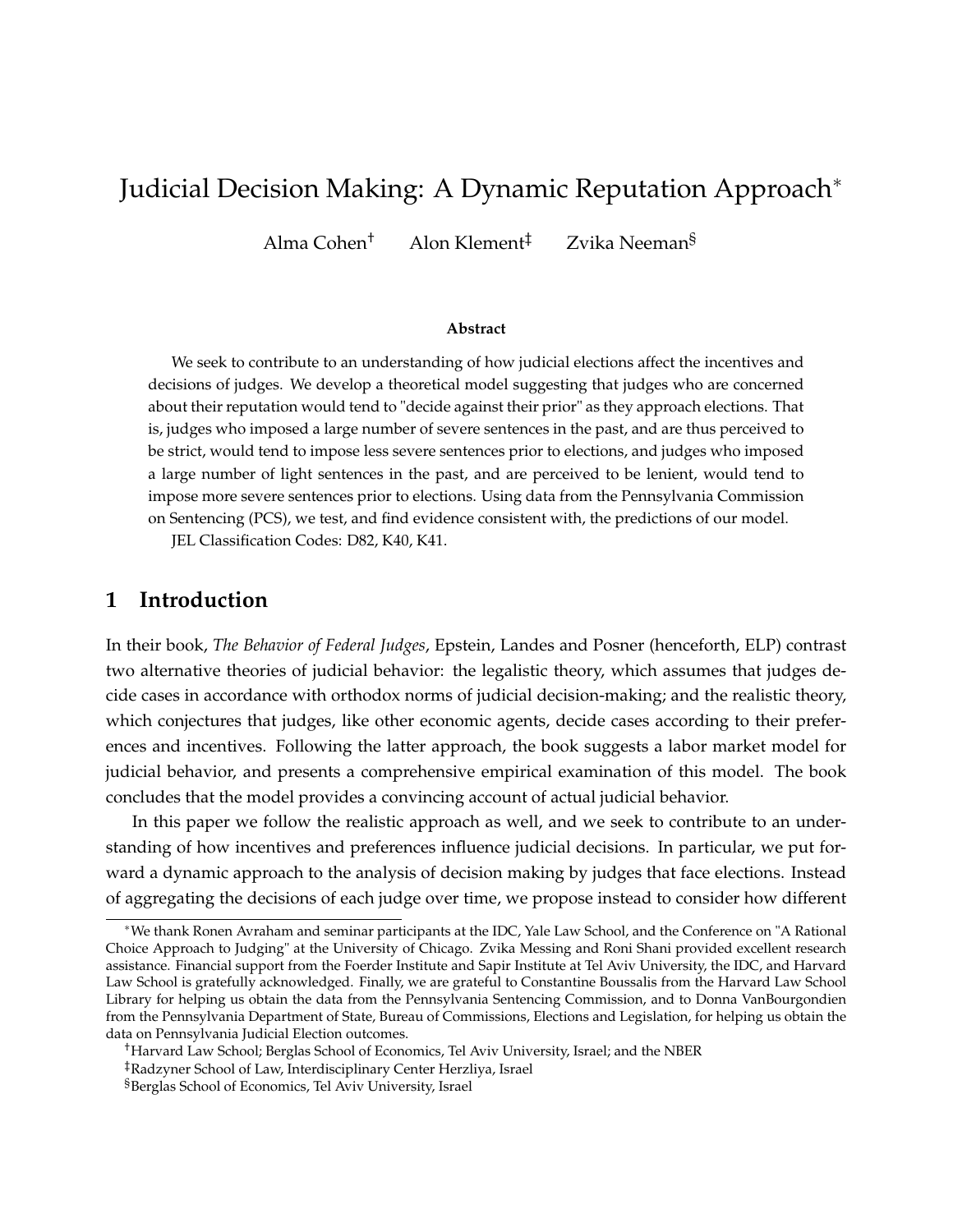decisions of the same judge vary over the election cycle and in particular, how decisions are influenced by the past decisions of the judge. This approach, we suggest, can generate theoretical and empirical insights.

Our approach is based on a *dynamic* reputation model of judicial behavior, which differs from the *static*, labor market model, that is proposed by ELP. Reputation models assume that an agent (in this case a judge) holds private information about some of the agent's characteristics. A principal (in this case, the general public, or any other audience that affects the judge's future welfare) does not know this information. The principal's belief over the agent's characteristics is updated based on the agent's observed actions. In such a setting, the agent may make choices aimed at establishing a reputation that would increase the agent's long term payoffs. Since decisions are made repeatedly over time, the agent's present decision depends on past observed decisions.<sup>1</sup>

In a previous paper (Klement and Neeman, 2013), two of us showed that arbitrators, who may be vetoed by the litigants upon being offered to arbitrate a specific case, may try to establish a reputation for being neutral and unbiased. To establish such a reputation, arbitrators may deliver decisions they know to be incorrect. In particular, we identified a possible conflict between the positive *selection* effect that is induced by allowing litigants to veto arbitrators based on information about their past Win/Loss ratios, and the negative *incentive* effect that is induced by such selection. Whereas selection allows screening of biased arbitrators, incentive effects may cause unbiased arbitrators to deliver incorrect decisions, in order to avoid a bad reputation for being biased.<sup>2</sup>

We suggest that similar reputational considerations may implicate judicial decision making in those circumstances where judges stand for reelection or reappointment. We present a simple model in which a judge is asked to apply her discretion in sentencing a convicted felon. The judge may either impose a light or a severe sentence. The judge knows what the general public's preferred sentence would be in each specific case, given the factual and legal circumstances of the case. Judges are either *lenient*, or *strict,* representing their idiosyncratic beliefs and sentencing preferences. Thus, lenient judges prefer to give lighter sentences, and strict judges prefer to give more severe sentences. The general public does not know the exact details of each specific case, and it only observes the actual sentence handed by the judge. The public has some preferences over the type of judges, which is implied from its preference over sentences. In the model we assume that the preferences of the public and of strict judges are aligned, and therefore that the public prefers strict judges. Our conclusions, however, continue to hold under the opposite assumption.

As we show, in equilibrium, both *lenient* and *strict* judges' sentencing decisions are affected by their concern for reputation. As may be expected, given the assumption that the public prefers strict judges, both types of judges tend to deliver more severe sentences than they would have delivered absent reputation concerns. However, a judge's sentencing decisions depend on her prior sentencing history in a way that is more nuanced. As a judge's reputation for being lenient becomes stronger, she would choose more severe sentences prior to elections. On the other hand, if a judge's

<sup>&</sup>lt;sup>1</sup>For a comprehensive review of reputation models in economics see Mailath and Samuelson (2006).

<sup>2</sup>For a general model of *Bad Reputation* see Ely and Valimaki, 2003. As we explained, however, a more comprehensive model of arbitrator reputation would also account for favorable reputation effects, which may induce biased arbitrators to deliver appropriate decisions in an effort to favorably impress future litigants and convince them they are unbiased.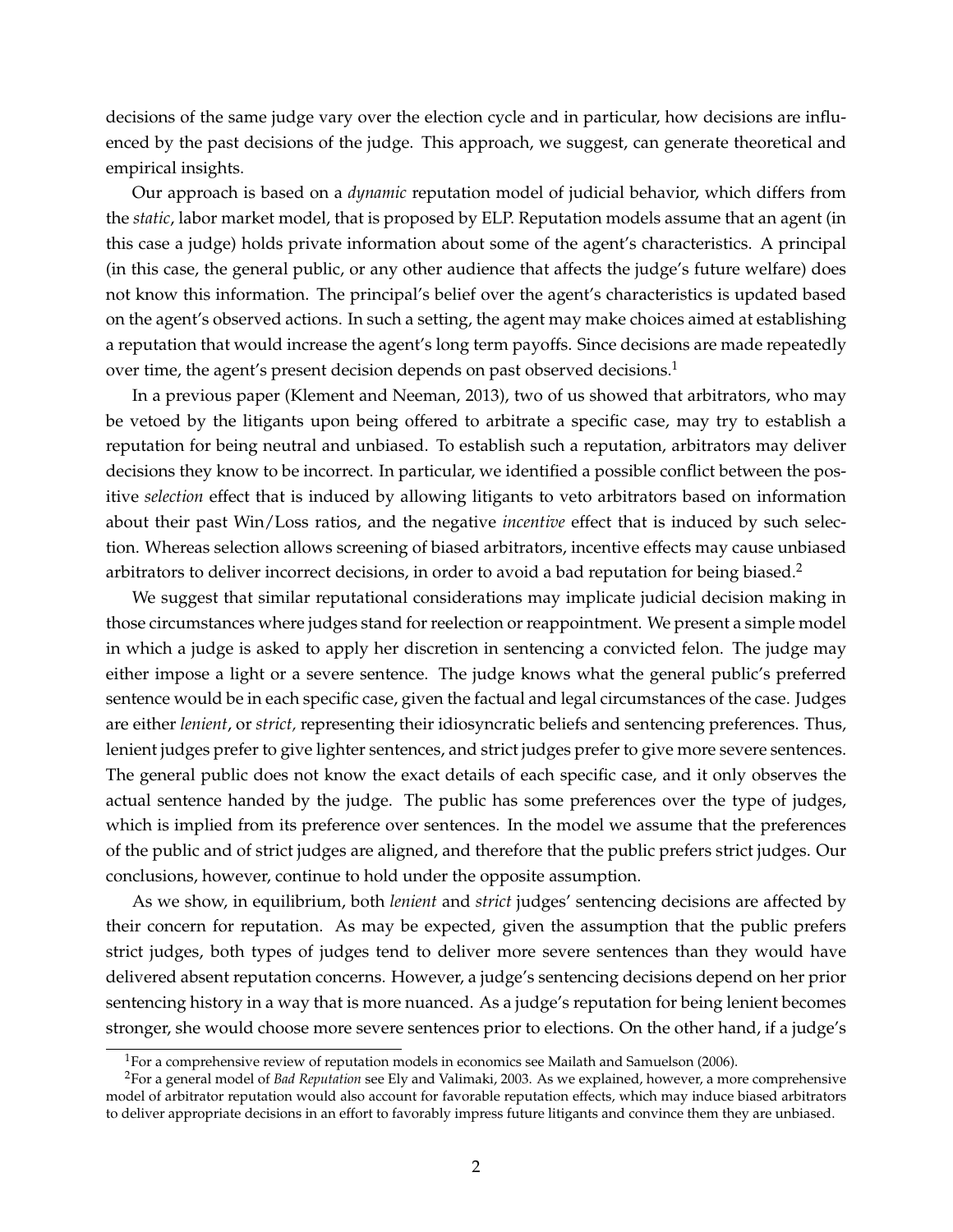reputation for being strict is sufficiently strong, she would impose less severe sentences prior to elections, as she would be less concerned about "convincing" the public that she is not lenient. Thus, our analysis suggest that sentencing decisions would be negatively serially correlated. Interestingly, even if the public is assumed to have a preference against lenient judges, this does not imply that judges would render as sentences that are as high as they can. Judges are expected to "balance" two types of preferences - their preference over the sentence they would give in a specific case, and their interest in getting reelected. As a judge's reputation for being *strict* becomes stronger, her sentencing behavior is expected to be less affected by her reputational concerns and more by her preference regarding the appropriate sentence in the specific case before her.

We test empirically the theoretical predictions produced by our model. To this end, we use data on sentencing decisions by elected Pennsylvania Common Pleas Court judges between 2001 and 2010. We indeed find significant negative correlation when we interact a judge's prior decisions with her proximity to reelection. Furthermore, we find that this correlation is significant only for judges in the first ten years of their judicial term. After being reelected, judges do not exhibit any such correlation. In our reputation model terminology, judges who have already established reputation for being *strict*, are less concerned that any single decision would change how they are perceived by the public. Those judges therefore impose sentences according to their judicial preferences, without trying to convince the public that they are not lenient. Our empirical findings are therefore consistent with the predictions of the dynamic reputation model we develop.

The paper proceeds as follows: Section 2 presents a short review of the literature on the effect of judicial elections on judicial decisions; Section 3 presents the theoretic reputation model; Section 4 provides an empirical examination of the model; Section 5 concludes.

#### **2 Related Literature**

Election and appointment of judges may impact their decisions in two ways - indirectly, through *selection*, and directly, by affecting their *incentives*. *Selection* effects imply that judges attitudes resemble those of their appointing body, be it the state governor, an appointment committee, or the public at large. Both initial appointment of judges, and their retention or reappointment may serve to screen out judges whose attitudes do not conform sufficiently with the electing body's approach. *Incentive* effects imply that judges would decide cases in ways that increase their chances to be reappointed. If judges expect to be screened based on their judicial decisions, they may consider this when rendering those decisions. The two effects are not easy to distinguish empirically.

Many studies have demonstrated the effect of reelection and reappointment on judicial decisionmaking. Shephard, 2011, provides a concise review of this literature. Three hypotheses emerge from the literature: First, that judges' decisions conform with the preferences of their appointing agents (see, e.g., Hall 1992 and 1995; Brace and Hall 1997; and Shephard 2009, 2009a, 2009b). Second, that the degree of such conformity depends on various institutional features of the method of reappointment (whether reappointment decisions are made by some gubernatorial or legislative body or through public elections, e.g. Brace and Boyea, 2008; Boyea, 2010; Choi, Gulati and Posner, 2010;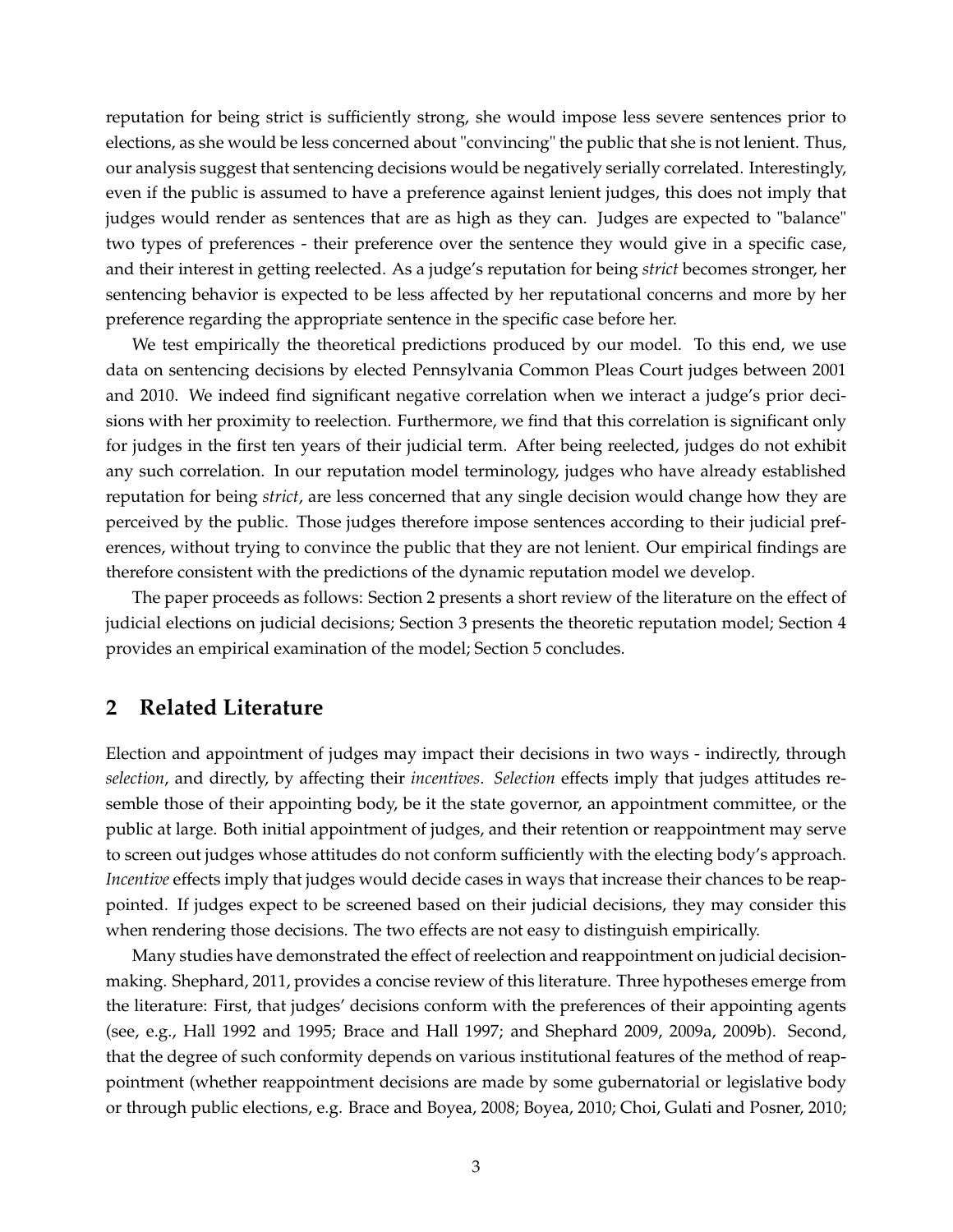Lim, 2013; and if made through elections, whether these are competitive and whether they are held on a partisan or non-partisan basis, e.g. Helland and Tabarrock, 2002; Gordon and Huber 2007; Caldarone et. al. 2009). These two hypotheses do not distinguish between selection and incentive effects. The third hypothesis does. It suggests that the conformity between the preferences of the judge and her appointing agent becomes more pronounced as reappointment or reelection approaches, and that it becomes less pronounced when judges are serving their last term in office (see e.g. Brooks and Raphael, 2002; Huber and Gordon, 2004; Gordon and Huber, 2007; Shephard 2009, 2009a, 2009b; Lim, 2013).

Our analysis focuses on the incentive effect of judicial elections. To do so, we examine how a judge's sentencing decision depends on her history of previous sentencing decisions. We suggest that such dependence may be explained by a reputation model. Two papers that are most proximate in their theoretical approach to ours are Huber and Gordon, 2007a, and Lim, 2013. Huber and Gordon, 2007a presents a multi-stage dynamic model in which legislators set sentencing boundaries first, then judges impose their preferred sentences, and finally, the electorate decides whether to retain the judge for another judicial term. Their model assumes that judges have private information regarding their type, and the appropriate sentence. In equilibrium, judges deviate from their preferred sentence in order to increase their probability of getting reelected. These features are applied also in our model. However, unlike Huber and Gordon, our model analyzes the effect of different prior public beliefs on judges' sentencing behavior. This allows us to develop subtler conjectures about the dependence between a judge's sentence and her prior sentencing history, and to examine these conjecture empirically.

Lim, 2013, presents a dynamic structural empirical model in which she estimates judges' preferences over sentencing, against their benefits from being reelected. She uses sentencing data from Kansas, which contains within state variation of judicial selection methods, that are either by appointment or by election. The structural model allows her to distinguish selection effects, which are more pronounced when judges are appointed by government officials, from incentive effects, which play significant role when judges are elected. Her model, too, does not analyze the dependence of present sentencing decisions on previous sentencing history.

Finally, there is some literature on Supreme Court Justices' preference changing (or 'ideological drift') over time (e.g. Epstein et al. 1998, Martin and Quinn, 2002, 2007). This literature, however, should be distinguished from the current paper, which analyzes dynamic decision making, namely, the dependence of a judge's decision on her prior decisions.

### **3 A Model of Judicial Reputation**

#### **3.1 The Model**

Consider the problem of a judge who has to sentence a convicted offender. For simplicity, we assume that the sentence can be either *light* or *severe*. The general public has some preference over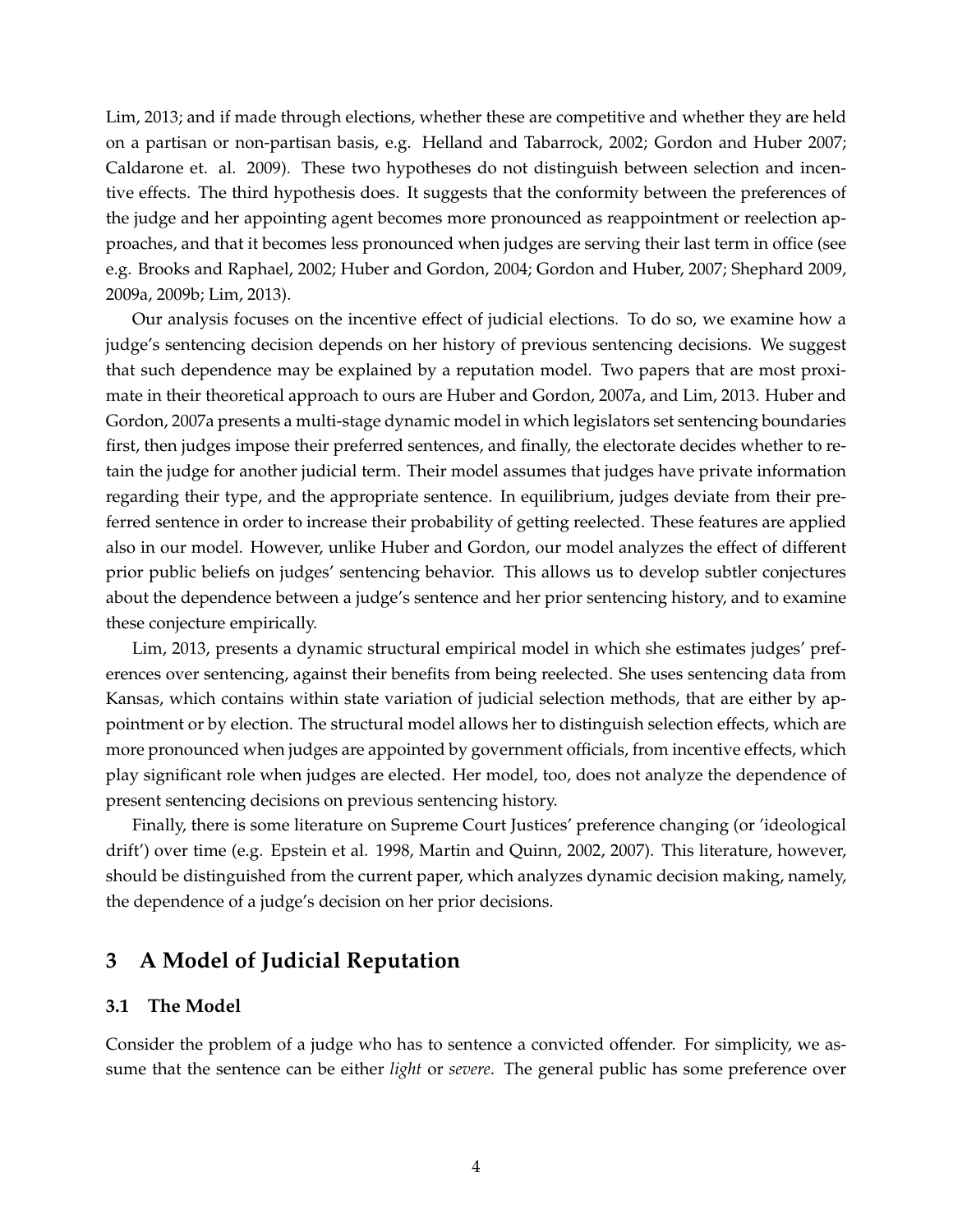the severity of a sentence in each case - the *appropriate* sentence in this case -3 depending on the exact details of the case.<sup>4</sup> However, the public is not informed about the details of each case and therefore it only knows that the *appropriate* sentence is severe with an ex-ante probability  $q \in [0, 1]$ , independently across all cases. Thus, *q* reflects the public's preference for severe sentences over all cases.

Judges observe the exact details of each case and therefore know what is the public's preferred sentence. There are two types of judges - *strict* and *lenient*. A strict judge's preferences are aligned with the public's preferences, and she therefore obtains a payoff of one if she renders the *appropriate* sentence (light or severe) and a payoff of zero otherwise. A lenient judge finds it hard to impose a severe sentence. We assume she obtains a payoff of one if she renders a light sentence and a payoff of zero otherwise.5

We assume that in addition to the payoff that a judge derives from the sentence she renders, she also cares about her chances of reappointment. We denote the value of being reappointed by *V >* 1 and assume that it is commonly believed that the likelihood of reappointment, denoted  $f(\pi_S)$ , is increasing and concave in the probability with which the judge is believed to be strict, denoted  $\pi<sub>S</sub>$ . Furthermore, we assume that the value of reappointment *V* is sufficiently high to induce judges to sometimes render a decision which does not conform with their sentencing preferences, when such a decision increases their chance of reappointment. Thus, the long term interests of a judge in reappointment may be sufficiently strong to overcome her short term interests in rendering her preferred sentence, depending on her type.

We denote the prior probability with which the public believes the judge to be strict and lenient by  $\pi_S$ ,  $\pi_L = 1 - \pi_S$ , respectively. This prior probability is determined by the judge's individual characteristics (such as race, gender, family situation, her professional record prior to being elected to the judicial office, etc.) and by her history of past decisions. In general, the information gleaned from one additional decision depends not only on the prior probability, but also on the length of history on which this prior probability is based. The information inferred from one additional decision would not lead to a posterior probability that is significantly different from the prior probability if the number of the judge's previous decisions is large, but may lead to a significantly different posterior belief if the number of the judge's previous decisions is small. In other words, the prior belief about a judge who has made a large number of previous decisions can be thought of as "strong" and more resistant to change, while the prior belief about a judge who has made a small number of previous decisions can be thought of as "weak" and more susceptible to change. For simplicity, we abstract away from this consideration in the formal analysis below.

 $3$ The terminology is borrowed from the Pennsylvania Sentencing Guidelines. See section 303.1 which reads "The court shall consider the sentencing guidelines in determining the appropriate sentence for offenders convicted of, or pleading guilty or nolo contendere to, felonies and misdemeanors...".

<sup>&</sup>lt;sup>4</sup>Notice that the public is not assumed to always want the sentence to be severe. See Cullen, Fisher and Applegate, 2000.

<sup>&</sup>lt;sup>5</sup>The assumption that the public's preferences are aligned with those of the 'strict' judge is made only for expositional convenience, and expresses no normative judgment as to what the sentence *should* be. Our results also hold if we assume the opposite - namely, that the *lenient* judge's preferences are those which are aligned with the public's preferences, whereas the strict judge prefers to always render a severe judgment, except that instead of distorting their decisions upwards, judges in this case would tend to distort their decisions downwards.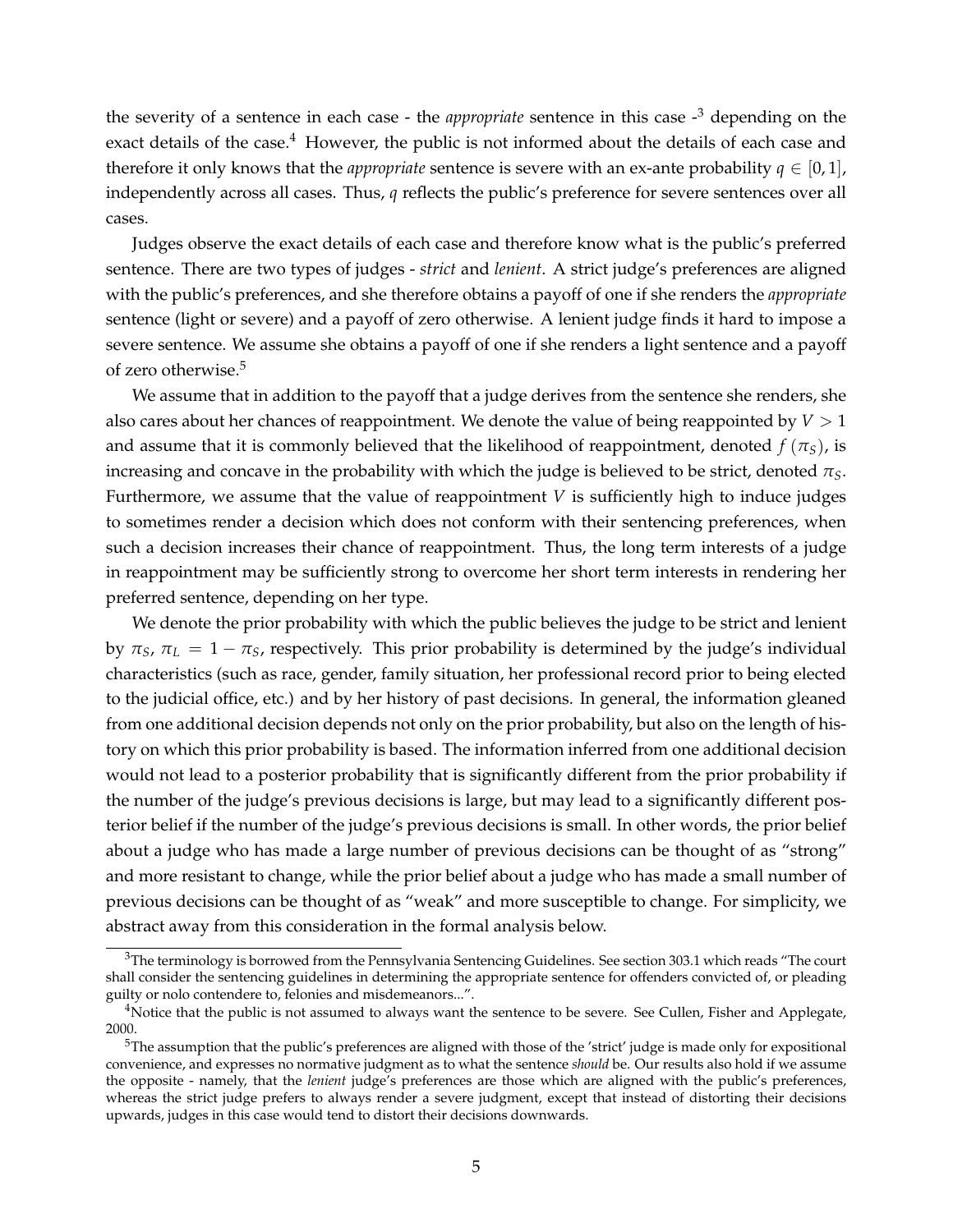#### **3.2 Analysis**

A judge has four pure strategies available: impose a severe sentence independent of the publicly preferred - appropriate - sentence; impose a light sentence independent of the appropriate sentence; impose an appropriate sentence; and impose an (always) inappropriate sentence. A judge also has mixed strategies available. A mixed strategy can be described by two probabilities, *pl* and *ps*, which denote the probability of imposing the appropriate sentence when a light and severe sentence is appropriate, respectively. A strategy of a strict judge is denoted by a pair  $(p_l^S, p_s^S)$ , and a strategy of a lenient judge is denoted by a pair  $(p_l^L, p_s^L)$ .

The next observation follows from our assumption about judges' preferences.

**Claim 1.** In equilibrium, a lenient judge always renders a (weakly) lighter sentence than a strict judge, for every prior belief  $\pi$ <sup>*S*</sup>  $\in$  [0, 1].

Proof. A judicial decision generates an immediate benefit and a future benefit that depends on its effect on the judge's chances of reappointment. The public's posterior belief about the judge's type depends on the sentence imposed by the judge, but not on the judge's type, which is not known by the public. This implies that the *future* benefit from any decision is independent of the judge's true type. Since a lenient judge derives a larger *immediate* benefit from a lighter sentence, she will impose a (weakly) lighter sentence than a strict judge.  $\blacksquare$ 

**Corollary.** The publicly preferred judicial behavior, in which judges always give the publicly preferred - appropriate - sentence regardless of their type, cannot be sustained as equilibrium behavior.

**Proof.** If judges always give the appropriate sentence, then the public learns nothing about a judge's type from the judge's decision. This means that judges' decisions do not affect their chances of being reappointed. Thus, a lenient judge who deviates and imposes a light sentence when a severe sentence is due is not sanctioned for his deviation.

Next, we show that reputational considerations imply that simply following the judge's preferred sentence, given the appropriate sentence in a specific case, cannot be sustained in equilibrium either.

**Claim 2.** For every prior belief,  $\pi_S \in (0,1)$ , if *V* is sufficiently high then a lenient judge would sometimes render a severe sentence and a strict judge would sometimes render an a severe sentence where the publicly preferred - appropriate - sentence is light.

**Proof.** Fix  $\pi_S \in (0, 1)$ . By claim 1, imposition of a light sentence implies a (weakly) lower posterior probability that the judge is strict. Therefore, if a strict judge cares enough about reappointment, she would prefer to give a severe sentence than an appropriate light sentence. Similarly, a lenient judge that cares enough about reappointment would prefer to render a severe sentence than a light sentence.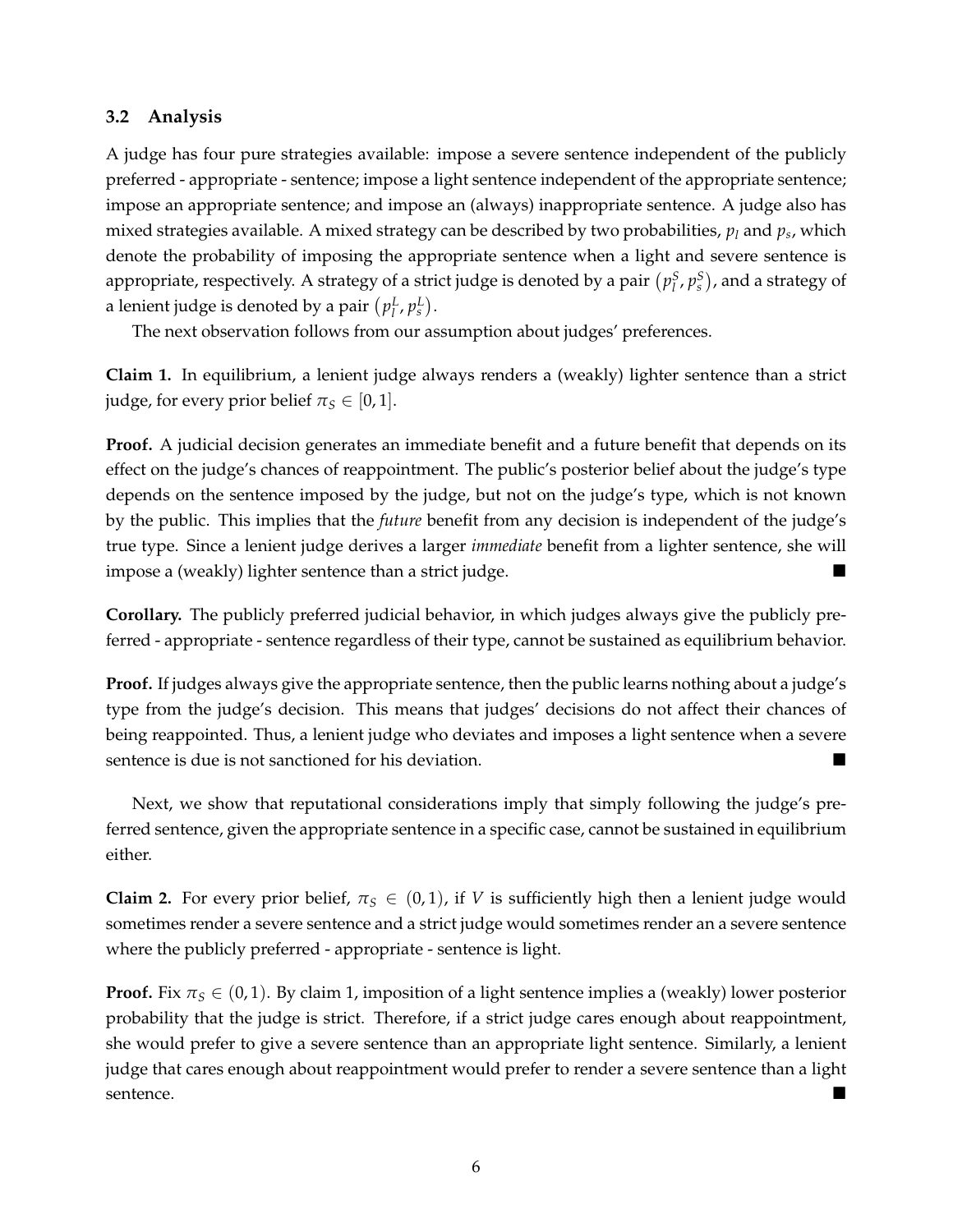We describe a mixed strategy equilibrium that gives rise to both good and bad reputational forces as described above.<sup>6</sup> For large values of the prior belief  $\pi_S$ , greater than a threshold value  $\overline{\pi}_s$ , strict judges impose the publicly preferred - appropriate - sentence and lenient judges always impose a light sentence. In this range the concavity of *f* implies that the inference that the judge is more likely to be lenient after a light sentence has a smaller effect on the likelihood of being reappointed. For small values of the prior belief  $\pi_S$ , that fall below the threshold  $\overline{\pi}_S$ , the inference that the judge is more likely to be lenient after a light sentence has a large negative effect on the likelihood of being reelected. In this range, strict judges always impose a severe sentence when it is due (that is,  $p_s^S = 1$ ) but when a light sentence is due, they impose a light sentence with probability  $p_l^S < 1$ ; lenient judges always impose a light sentence when it is due (that is,  $p_l^L = 1$ ) but when a severe sentence is due, they impose a severe sentence only with probability  $p_{\scriptscriptstyle S}^L < 1.$ 

For this behavior to be indeed a part of an equilibrium, strict and lenient judges have to be indifferent between rendering a severe and light sentence when a light and a severe sentence is due, respectively. This means that the probabilities  $p_l^S$  and  $p_s^L$  have to satisfy the following equation:

$$
1 + f\left(\pi_S'\right)V = f\left(\pi_S''\right)V
$$

where  $\pi'_{S} = \frac{\pi_{S}(1-q)p_1^{S}}{\pi_{S}(1-q)p_1^{S} + \pi_{L}(1-q+q(1-p_S^L))} < \pi_{S}$  denotes the posterior probability that the judge is strict after a light sentence, and  $\pi_S'' = \frac{\pi_S(q + (1-q)(1-p_1^S))}{\pi_S(q + (1-q)(1-p_1^S)) + \pi_I}$  $\frac{n_S(q+(1-q)(1-p_i^S)) + n_Lqp_s^L}{n_S(q+(1-q)(1-p_i^S)) + n_Lqp_s^L} > n_S > n_S^I$  denotes the posterior probability that the judge is strict after a severe se

It is possible to construct other mixed strategy equilibria in which competent lenient judges mix both when a severe and a light sentence are due. If, however, a lenient judge prefers to mix when a severe sentence is due rather than when a light sentence is due, all such equilibria are eliminated. Indeed, imposition of this as an additional assumption so that instead of deriving a payoff of 1 from rendering a light decision, a lenient judge would obtain a payoff of  $1 + \epsilon$  for some small  $\epsilon > 0$  from rendering a light decision when it is appropriate and a payoff of 1 when the appropriate sentence is severe, would eliminate these other equilibria.<sup>8</sup>

 $6$ Since each type of judge has four pure strategies available, there are sixteen different potential pure strategy equilibrium combinations. Only two out of these sixteen combinations can be sustained as a pure strategy equilibrium - for both types of judges to always impose a light sentence, or for both of them to always impose a severe sentence. Both equilibria are sustained by the public's (off the equilibrium) belief that any deviation indicates that the judge is lenient. We find these two pure strategy equilibria to be less interesting because in practice judges' decisions do vary with the particulars of the cases they are deciding. Furthermore, these two equilibria are inconsistent with the assumption that the probability of a judge's reappointment is increasing in  $\pi_S$  because in these equilibria the judge's sentence is independent of  $\pi_S$ . Moreover, the equilibrium where judges always impose a light sentence fails a version of the intuitive criterion (Cho and Kreps, 1987).

 $<sup>7</sup>$ In general, the indifference conditions for a strict and a lenient judge would be different. Their identity here is an</sup> outcome of our assumptions about judges' payoffs.

 $8$ The argument is as follows: Recall that in a mixed strategy equilibrium a judge must be indifferent between rendering a light and a severe sentence. Claim 1 implies that the posterior belief that a judge is lenient is smaller than or equal to the prior belief following a light sentence, and that the posterior belief that a judge is strict is larger than or equal to the prior belief following a severe sentence. It therefore follows that a strict judge cannot be indifferent between imposing a light sentence and a severe sentence when a severe sentence is due. Thus, it must be that in equilibrium a strict judge always renders a severe sentence when it is due and she mixes only when a light sentence is due.

In equilibrium, a lenient judge cannot mix when a light sentence is due because once we change the payoffs slightly as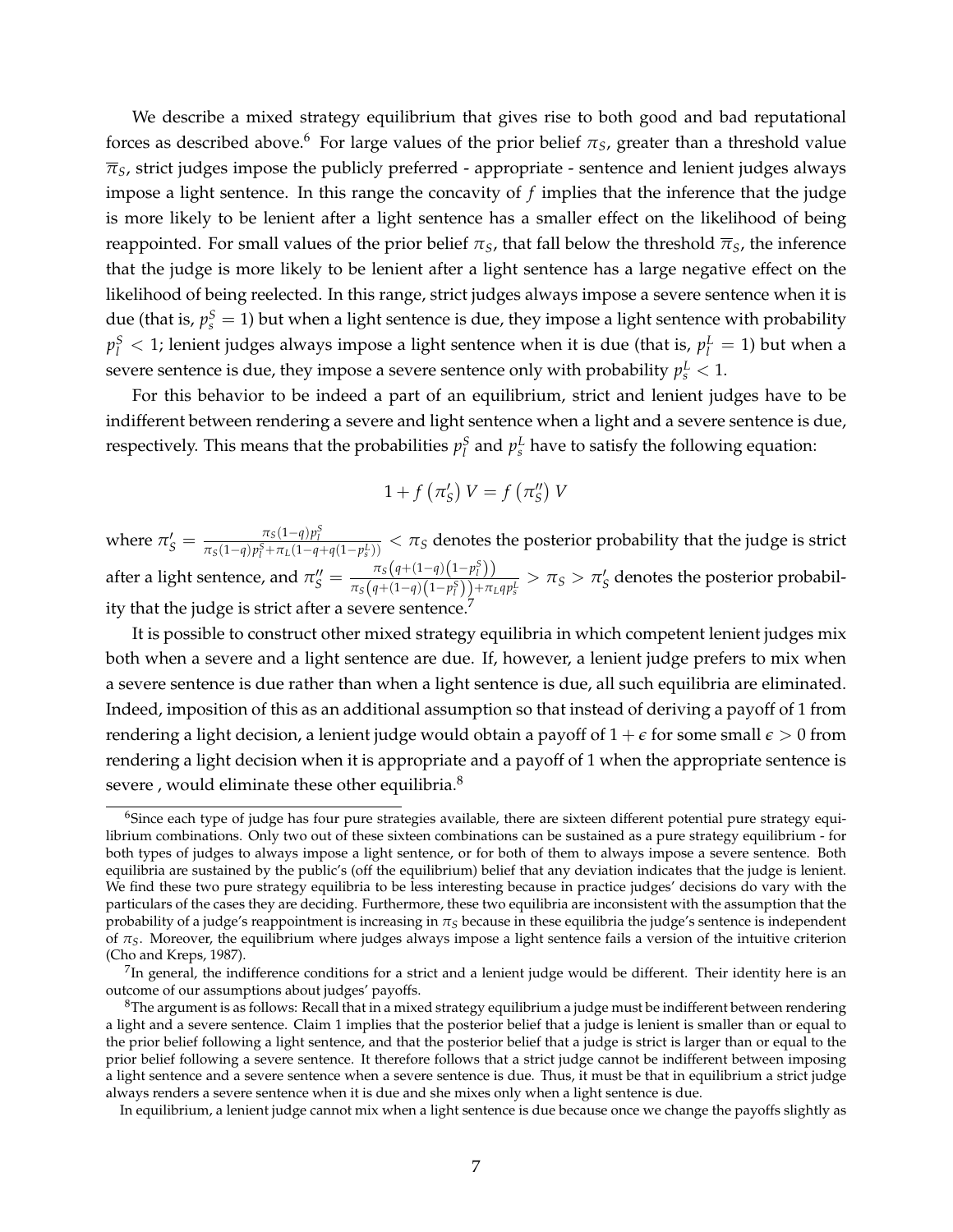The next proposition summarizes the empirical implications of the mixed strategy equilibrium described above.

**Proposition**. Ceteris Paribus, judges exhibit a tendency to decide "against their prior." Specifically,

- 1. A strict judge who has imposed a large number of severe sentences in the past and so has a strong reputation for being strict (i.e.,  $\pi_S > \overline{\pi}_S$ ) imposes the publicly preferred - appropriate - sentence, which on average implies she imposes shorter sentences than she does after a large number of light sentences in which case  $\pi_S < \overline{\pi}_S$ . A strict judge who has imposed a large number of light sentences in the past and so has a strong reputation for being lenient (i.e., $\pi_S < \overline{\pi}_S$ ) mixes and imposes a severe sentence when she thinks it is the publicly preferred - appropriate - sentence, and sometimes also when she thinks it is not. Thus, on average she imposes longer sentences than she does after a large number of severe sentences.
- 2. A lenient judge who has imposed a large number of severe sentences in the past and so has a strong reputation for being strict (i.e.,  $\pi_S > \overline{\pi}_S$ ) always imposes a light sentence, which implies she imposes shorter sentences than she does after a large number of light sentences in which case  $\pi_S < \overline{\pi}_S$ . A lenient judge who has imposed a large number of light sentences in the past and so has a strong reputation for being lenient (i.e.,  $\pi_S < \overline{\pi}_S$ ) mixes and sometimes imposes a severe sentence when such a sentence is appropriate according to the public's preferences. Thus, on average she imposes longer sentences than she does after a large number of severe sentences where she always imposes a light sentence.
- 3. The tendency to decide "against the prior" should become weaker, as the value of reappointment becomes smaller.

**Proof.** The proof follows from the construction of the mixed strategy equilibrium. A strict judge with prior  $\pi_S > \overline{\pi}_S$  imposes the publicly preferred - appropriate - sentence, which is shorter, on average, than the average sentence she imposes in equilibrium for  $\pi_S < \overline{\pi}_S$ . A lenient judge with prior  $\pi_S > \overline{\pi}_S$  imposes a light sentence, which is shorter, on average, than the average sentence she imposes in equilibrium for  $\pi<sub>S</sub> < \overline{\pi}<sub>S</sub>$ . And, by Claim 1, strict judges render more severe sentences than lenient judges, so Bayesian updating implies that a judge who has imposed a large number of severe sentences in the past has a reputation for being strict, or such that  $\pi_S > \overline{\pi}_S$ , and a judge who has imposed a large number of light sentences in the past has a reputation for being strict, or such that  $\pi_S < \overline{\pi}_S$ .

The threshold  $\overline{\pi}_S$  that determines the point at which judges decide according to their short term interest only is determined by the equation  $1 + f(\pi_S') V = f(\pi_S'') V$ . The concavity of the function *f* implies that the threshold is increasing in *V*. That is, the lower is *V*, the lower is the weight that

explained in the main text it cannot be that both lenient and strict judges are indifferent between imposing a light and a severe sentence when a light sentence is due.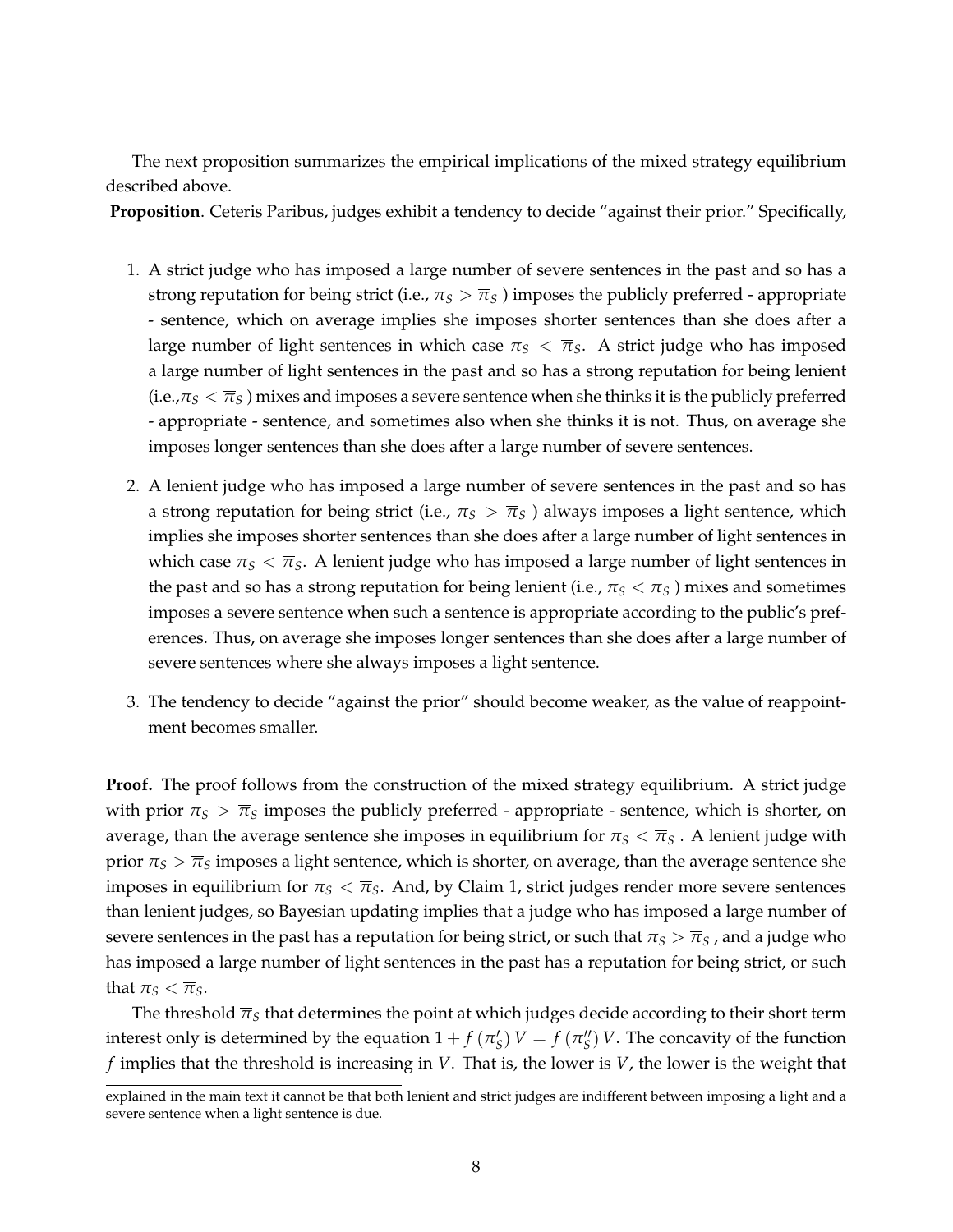the judges puts on her likelihood of reelection, the bigger the weight she puts on maximization of her short term interests, and the lower is the threshold prior beyond which she ignores the effect of her decisions on her probability of reelection.

As mentioned above, for simplicity we did not distinguish between judges who have long histories of decisions and for whom the information conveyed by one additional decision is small, and judges who have short histories of decisions and for whom the information conveyed by one additional decision is large. Intuitively, since the effect of any single sentence on the reputation of judges is decreasing the more previous decisions a judge has made, a judge's tendency to decide "against the prior" should also decrease in the number of sentences she renders. This is due to the fact that if a judge's decision has only a small effect on her likelihood of reelection, the threshold beyond which she decides according to her short-term interests is very low, and approaching zero if her decision has no effect on the probability of reelection. This implies that the tendency to decide against the prior, which hinges on the difference in judges' behavior below and above the threshold loses much of its power because the chance that it would be manifested becomes smaller.

## **4 Empirical Examination of Pennsylvania Sentencing Decisions**

#### **4.1 Data**

We use sentencing data from the Pennsylvania Commission on Sentencing (PCS). Our dataset covers the ten-year period between 2001 and 2010, and it includes all felony and misdemeanor offenses in which the offender was convicted and then sentenced by the Pennsylvania Court of Common Pleas.<sup>9</sup> Criminal cases are assigned among the 60 judicial districts following Pennsylvania venue rules, according to the place where the crime was committed.<sup>10</sup> Ordinarily, every sentence must be imposed within 90 days of conviction or the entry of a plea of guilty or nolo contendere,<sup>11</sup> and reported by the judge to the Commission on Sentencing.

The data includes rich information about the characteristics of each case. In particular, it includes information about the offender (age, gender, race, past criminal history), the offense (severity of the offense, weapons enhancement, type of offense, number of counts), the sentence imposed by the judge, and the name of the judge who imposed it.

Pennsylvania provides sentencing guidelines that judges must consider when sentencing a felony or a misdemeanor offense.<sup>12</sup> The guidelines assign two scores for each offense: (1) an offense gravity score (OGS), which ranges between 1 and 14 (where 14 represents the highest severity); and (2) a prior record score (PRS), which is based on the offender's prior criminal record and divided into

 $9$ The courts of common pleas are the courts of general jurisdiction in Pennsylvania. As such, they have jurisdiction over all felony and misdemeanor offenses See Pa. Const. Art. V, § 5, 42 Pa.C.S. § 931.

 $10$ Pennsylvania Rules of Criminal Procedure, Rule 130(A).

<sup>11234</sup> Pa. Code Ch. 7, Rule 704.

 $12$ Our data contains three different sets of sentencing guidelines: the 5th, the 6th and the 6th revised guideline editions. The sentencing guidelines that apply to each offense are the ones that were in force on the date the offense was committed. Effective dates of the guidelines can be found on http://pcs.la.psu.edu/guidelines/sentencing/sentencing-guidelinesand-implementation-manuals/sentencing-guideline-effective-dates.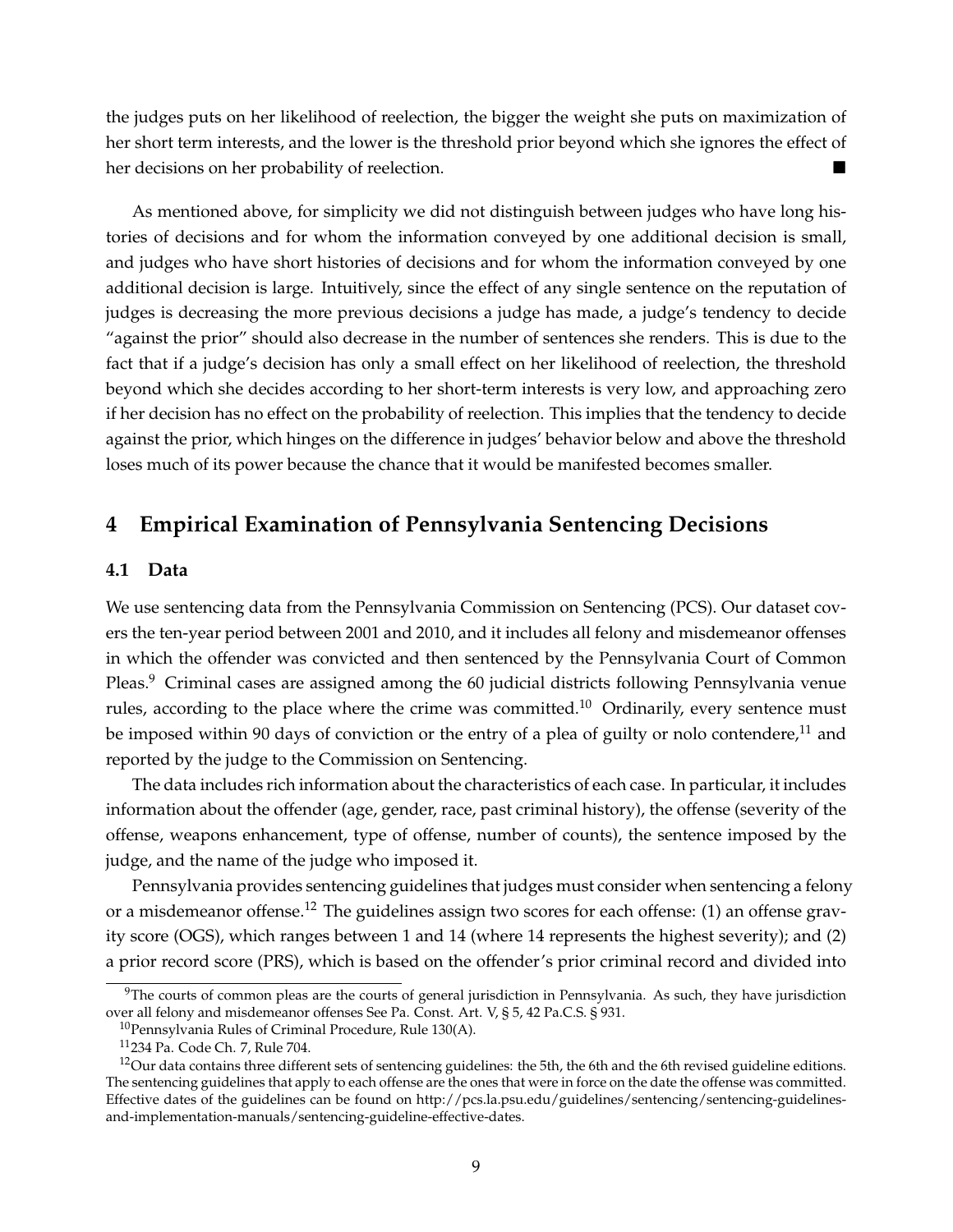eight reported categories.<sup>13</sup> Both scores are reported for each offense. Based on the combination of these two scores, the guidelines provide a sentence recommendation.

Each case may include several counts (offenses). For each count , the judge must determine the minimum and the maximum sentence.<sup>14</sup> The sentencing recommendation guideline sets a range for the *minimum* sentence between a lower and an upper limit, both stated in months of incarceration. The judge has discretion whether to impose a sentence within the guidelines range or not, subject to mandatory minimum and maximum statutory sentences, when those apply.<sup>15</sup> In every case where the judge imposes a sentence outside the sentencing guidelines, she must provide a contemporaneous written statement of the reason or reasons for the deviation from the guidelines. The judge's discretion, however, goes beyond sentencing on each count, as she must decide whether to impose the sentence concurrently or consecutively with sentences for other counts in the same case. We exclude cases in which one of the offenses is subject to a mandatory life or death sentence, since the judge has no discretion in sentencing these offenses.

The sentencing guidelines categorize all offenses into five levels. Our analysis focuses on cases in which the maximum sentencing guideline level (based on offense gravity score and prior record score) among all counts of a specific case, is the highest, namely level five. We focus on these cases since they are the most visible to the public, and are more likely to earn some report in the media, and thus to affect the judge's reputation. Our data contains about 38,000 such cases (which accounts for about 5% of the total cases). For these offenses the average sentencing is about 67 months as compared to 18.7, 5.5, 1.3 and 0.2 months for offenses with level four, three, two and one, respectively.

Information on the judges was obtained from the Pennsylvania Manual.<sup>16</sup> The Manual is published biennially, for years in which municipal elections take place. For each judge, the Manual provides information on when the judge was initially elected, and when he was re-elected. Once elected, judges stand for retention election every 10 years.<sup>17</sup> In such elections, the name of the judge is submitted to the electors without party designation, to determine only the question whether he shall be retained in office. This vote takes place at the municipal election immediately preceding the expiration of the term of the judge. If a majority favors retention, the judge serves an additional ten-year term.<sup>18</sup> Judges retire on the last day of the calendar year in which they reach the age of

<sup>&</sup>lt;sup>13</sup>The categories are Repeat Violent Offender [REVOC], Repeat Felony 1 and Felony 2 Offender [RFEL], and point-based categories of 0, 1, 2, 3, 4 and 5. We code REVOC and RFEL as 6 point category.

<sup>&</sup>lt;sup>14</sup>See 42 Pa.C.S.A. § 9756. The minimum sentence may not be reduced through parole prior to its expiration.

<sup>&</sup>lt;sup>15</sup>The guideline sentence cannot exceed the longest legal minimum sentence – which is one half the maximum allowed by law. When the guideline sentence exceeds such statutory limit then that limit is the longest guideline sentence recommendation. The court has no authority to impose a sentence lower than that required by a mandatory minimum provision established in statute. When the guideline range is lower than that required by a mandatory sentencing statute, the mandatory minimum requirement supersedes the sentence recommendation. When the sentence recommendation is higher than that required by a mandatory sentencing statute, the court shall consider the guideline sentence recommendation.

<sup>&</sup>lt;sup>16</sup>The Pennsylvania Manual is published by the Pennsylvania Bureau of Publications. Electronic version of vol. 116-121 can be found on: http://www.portal.state.pa.us/portal/server.pt/community/pa\_manual/1294.

 $17PA$  constitution, Article V, s. 15(a).

<sup>18</sup>PA constitution, Article V, s. 15(b).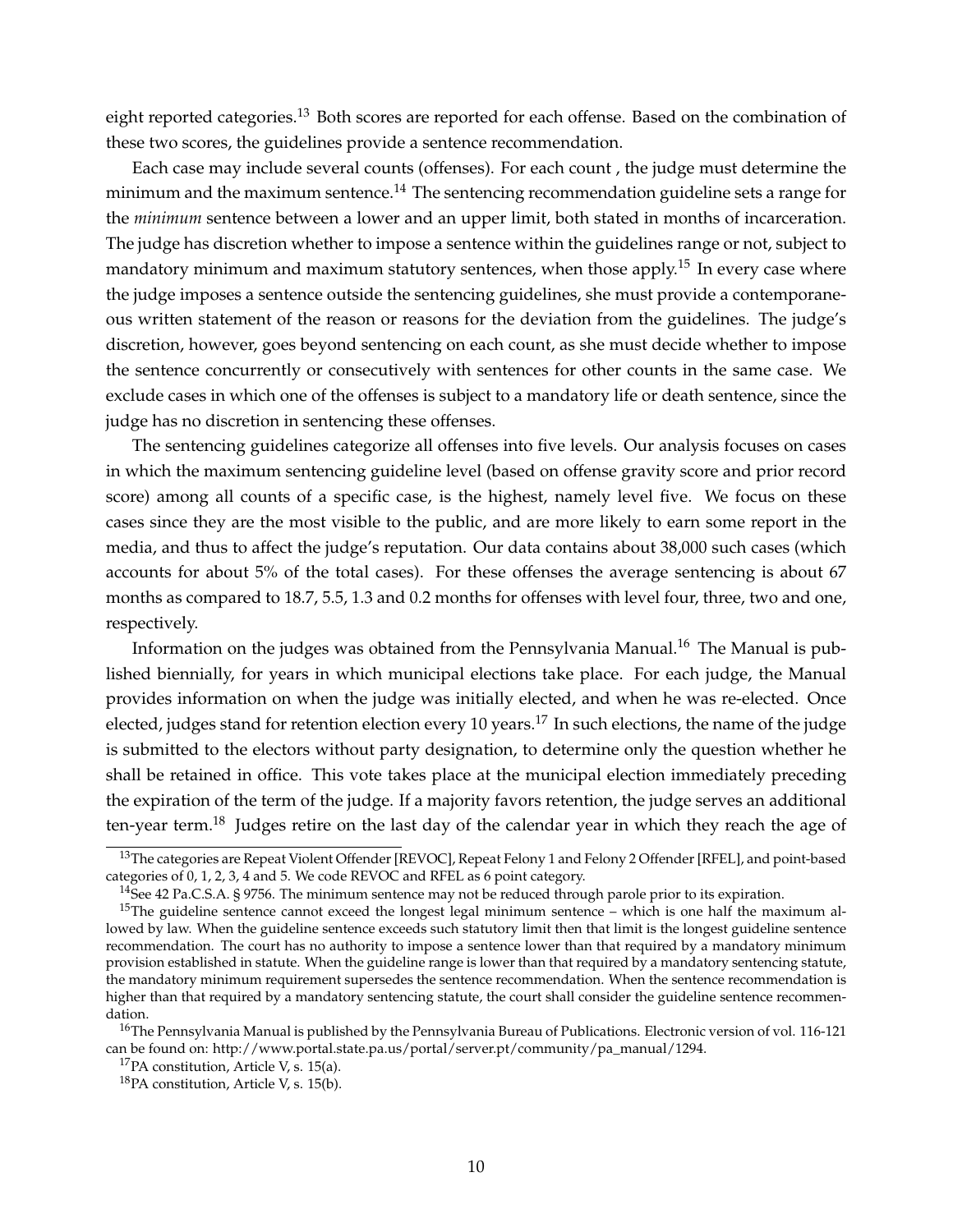70.<sup>19</sup>

Using both the Pennsylvania Manual and the PCS, we were able to identify judge election and retention information for about 81% of the judges appearing in the PCS with offense of level 5 (410 judges out of 506), which also accounts for 91% of all offenses (we managed to merge 34,527 out of 37,886 level five offenses).

#### **4.2 Variables**

Our dependent variable is *Judge Sentence*, which is defined to be the minimum sentence assigned to the offender by the judge in a specific case. Each case may include more than one count. The judge has discretion whether to impose the sentence on each count concurrently or consecutively with other sentences imposed in the same case.<sup>20</sup> Therefore, our dependent variable is the sum of all consecutive sentences with the maximum of all the concurrent sentences imposed on the same offender in the case. Since the data contains some cases in which offenders were sentenced for hundreds of years, and we want to avoid biases resulting from outliers, we winsorize our dependent variable at the ninety-ninth percentile.

To test whether judges are affected by their past sentencing history, we define the variable *Diff\_Judge\_Dist*. This variable is equal to the difference between (i) the average sentences that the judge has imposed in the preceding year for all cases whose sentencing guideline level equals five and (ii) the average sentences imposed in the previous year in the judge's district for all offenses whose sentencing guideline level equals five.

To test whether judges behave differently when they are close to re-election, we define a variable labeled *Prox\_to\_Elect* to measure proximity to election. This variable is equal to 1 minus the number of days from the date of sentencing to the judge's nearest re-election, divided by 3650. Thus, the variable values range from 0 and 1, where 1 stands for most proximate elections to sentence.<sup>21</sup> We also define an interaction term between the *Prox\_to\_Elect* variable and the *Diff\_Judge\_Dist* variable to test whether judges' current sentencing is affected by their previous year's sentences in a different way when they are close to their re-election.

Table 1 provides summary statistics of our dependent variable, our two main variables of interest and all of the covariates used in our analysis. Our data contains about 31,000 offense-year observations (for which we have full information) out of which 47% are observations for offenses that were dealt by judges whose experience by the time of sentencing is less than 10 years. The offenses that are included in our database were treated by the judges for which reelection was relevant, meaning that their age in the next reelections was younger than retirement age (which is 70). Our dependent variable, *Judge Sentence*, ranges between 0 and 366 with a mean of 67 months. An offender's age is on average 31 years old, 93% of the crimes were committed by male offenders, 40% by white offenders. The average offense gravity score (which is the maximum OGS among all

<sup>19</sup>PA constitution, Article V, s. 16(b).

<sup>&</sup>lt;sup>20</sup>See, for example, Commonweath v. Gonzalez DeJusus, 2010 PA Super 62, describing the range of discretion held by the trial court in determining whether sentences will be imposed concurrently or consecutively.

<sup>21</sup>As defined by Huber and Gordon, 2004.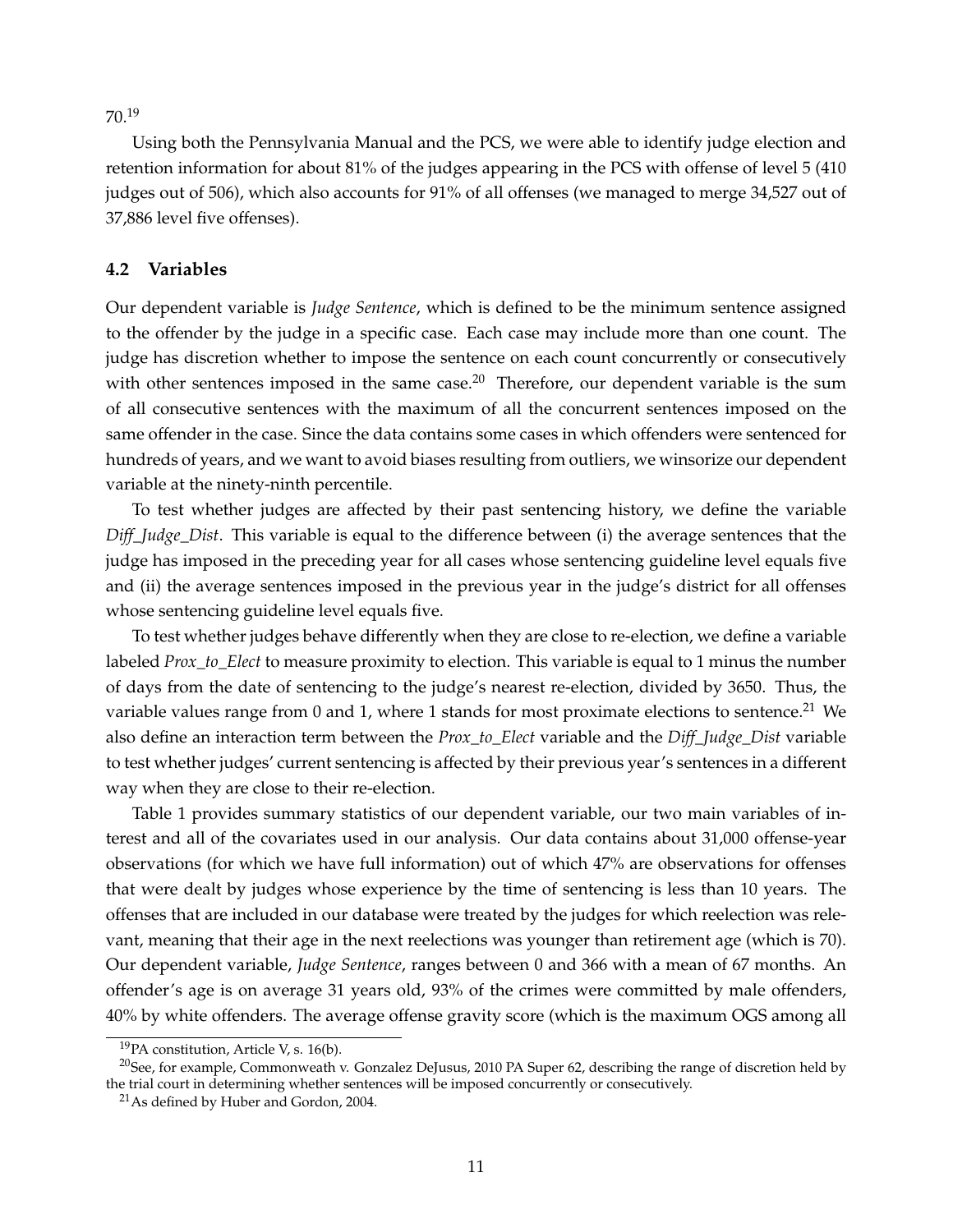counts per case) is 10, and the offender's prior record score is on average 2. In 16% of the cases an enhanced weapon was involved, and on average there were 3 counts per case. With respect to the disposition of the case prior to sentencing, 49% of the cases result in a negotiated guilty plea, 20% in negotiated guilty plea and the rest 31% in conviction on trial. On average, in each district there are about 64 cases with sentencing guideline level equal five, and about 6 different judges. Also on average each judge handles about 14 such cases each year. It should also be noted that the mean vote for judges who stand for reelection is 75%, with variance equal to 0.073. In fact, only two judges in our sample have failed to win a majority vote on reelection. As we show below, judges are nevertheless affected by retention elections in their sentencing decisions.

– Put Table 1 here –

#### **4.3 Testing the Hypothesis**

Our hypothesis suggests that we should expect inexperienced judges (defined as judges with less than 10 years of experience as judges) to be affected by the difference between the average sentences they imposed last year and the sentences imposed by their colleagues in the same district. We also expect the effect to become more pronounced as judges approach election. To test this hypothesis we run the following three models:

\n- (1) *JudgeSentence* = 
$$
\alpha_1 + \beta
$$
 ProxtoElect<sub>j,t</sub> +  $\gamma X_{i,t} + \delta_j + \lambda_t + \varepsilon_{i,j}$
\n- (2) *JudgeSentence* =  $\alpha_1 + \beta$ DiffJudgeDist<sub>j,t</sub> +  $\gamma X_{i,t} + \delta_j + \lambda_t + \varepsilon_{i,j}$
\n- (3) *JudgeSentence* =  $\alpha_1 + \beta_1$ ProxtoElect<sub>j,t</sub> +  $\beta_2$ DiffJudgeDist<sub>j,t</sub> +  $\beta_3$ ProxtoElect<sub>j,t</sub> × DiffJudgeDist<sub>j,t</sub> +  $\gamma X_{i,t} + \delta_j + \lambda_t + \varepsilon_{i,j}$
\n

where *i* is an indicator for the case/offender, *j* for the judge, and *t* for the year of sentence. The matrix *Xi*,*<sup>t</sup>* includes offender's characteristics such as: age, gender, an indicator if the offender is white, and prior record score; offense's characteristics such as: gravity of the offense, an indicator whether weapon was involved, the number of counts in each case, indicator variables for negotiated and non-negotiated guilty plea (where the baseline is conviction on trial); and two measures for the district (1) the number of judges in a specific district, and (2) the number of cases with sentencing guideline level equal to five handled last year in that district. We also generate indicators for the sentencing guideline editions.

To control for judge's ideology we employ judge fixed effect, which accounts for all judges' characteristics that do not change over time. Since judges do not move from one district to another, controlling for judge fixed effect controls also for the unobserved heterogeneity in districts. We also control for year and for offense statutory grade dummies. Our standard errors are clustered by judges.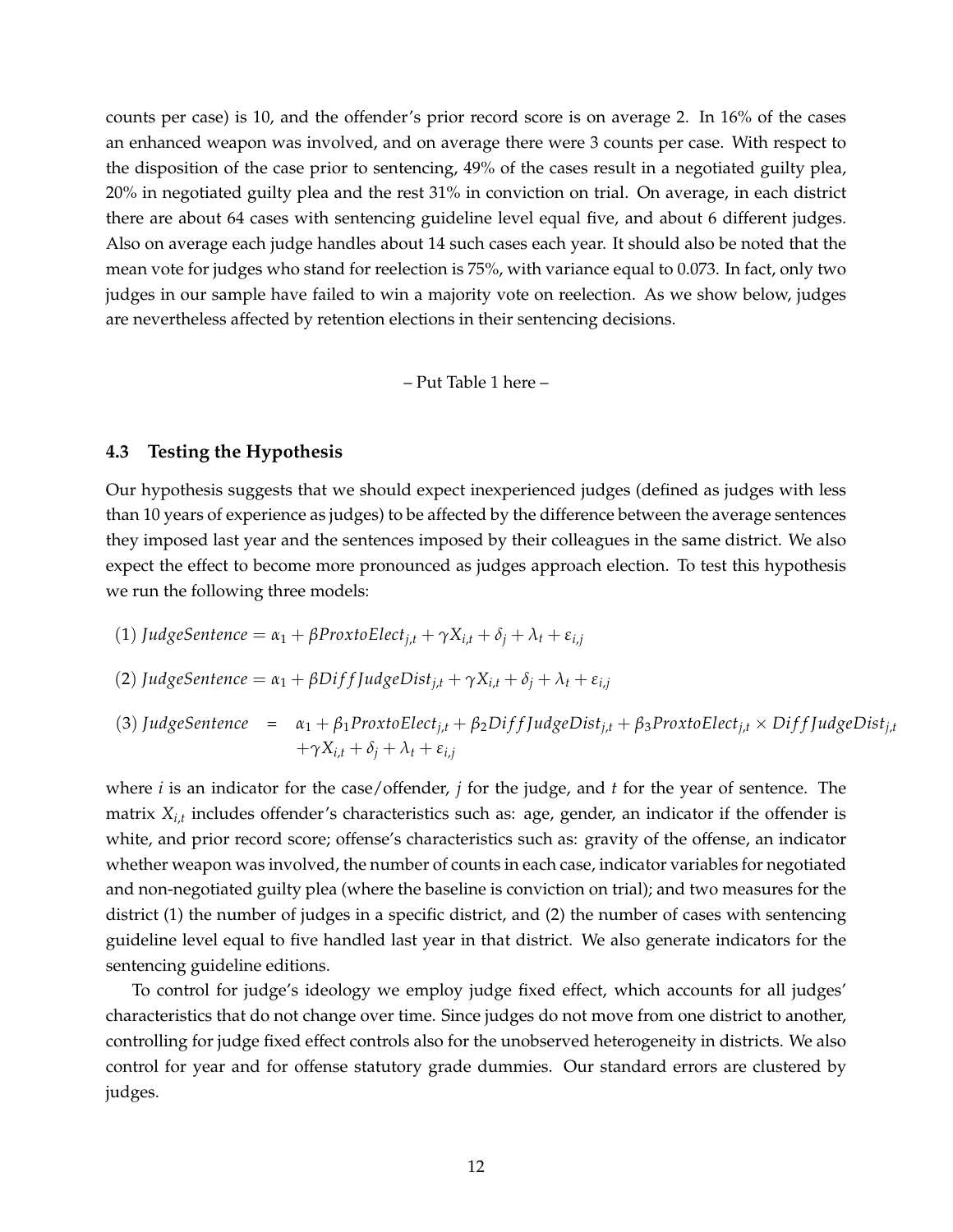Table 2, Columns (1)-(3), provide the results of our first model. The regression is run first for all judges and then separately for judges with less than 10 years of experience and for judges with more than 10 years of experience. We find the coefficient on *Prox\_to\_Elect* to be indistinguishable from zero for all judges as well as for inexperienced and experienced judges. Our findings suggest that judges' current sentencing are not affected by proximity to election regardless of the judges' experience.

Columns (4)-(6) provide the results of our second model. As in the previous model, the regression is first run for all judges and then it is run separately for inexperienced and experienced judges. We find the coefficient on *Diff\_Judge\_Dist* to be indistinguishable from zero for all judges as well as for inexperienced and experienced judges. Hence, we find no effect of a judge's last year's sentencing on her current sentence.

Columns (7)-(9) provide the results of our third model. Here we introduce an interaction term between *Prox\_to\_Elect* and *Diff\_Judge\_Dist*. Column 7 shows that the coefficients on *Prox\_to\_Elect*, *Diff\_Judge\_Dist*, and on their interaction term are all indistinguishable from zero when we run the regression on all judges, regardless of their experience. However, once we run this model separately for inexperienced judges we get that although *Prox\_to\_Elect* and *Diff\_Judge\_Dist* is positive but insignificant the interaction term is negative and statistically significant (with a coefficient of -0.332 significant at the 5% level). This suggests that judges tend to impose sentences 'against their prior record', but they do so only when they approach retention elections. When we run the regression separately for experienced judges we do not find such an association.

– Put Table 2 here –

This effect is not small. Table 5, Column 1, (after Table 4, below) provides the magnitude of the effect in months on sentencing, for judges who are inexperienced, a year before election (with *Prox\_to\_Elect* equal 0.9) and with *Diff\_Judge\_Dist* values in the 10th, 25th, 75th and 90th quantile (with *Diff\_Judge\_Dist* equals -40, -16, 12 and 29 respectively). Our prediction suggests that a year before standing for reelection, a judge with *Diff\_Judge\_Dist* in the 10th (25th) quantile would raise the length of incarceration by 9 (5) months. Similarly judges with *Diff\_Judge\_Dist* in the 90th (75th) quantile would lower the length of incarceration by 2 months (1), respectively.

Most of the other covariates have signs that are consistent with findings by prior literature. Male offenders receive longer sentences than female offenders, and white offenders receive lower sentences than non-whites. As expected, when the offense has a higher OGS or a higher PRS the length of incarceration is longer. When enhanced weapon is used sentences are higher. Negotiated plea and non-negotiated plea have a negative effect on sentencing. Guideline editions have a negative effect on judge sentences (suggesting that the 6th guideline editions are less stringent than the 5th guideline edition) and the number of counts on each case has a positive and statistically significant effect. The number of judges in a district has negative and significant effect on sentencing only for experienced judges. We find offender age, and the number of similar cases handled last year in the same district to have no statistically significant effect.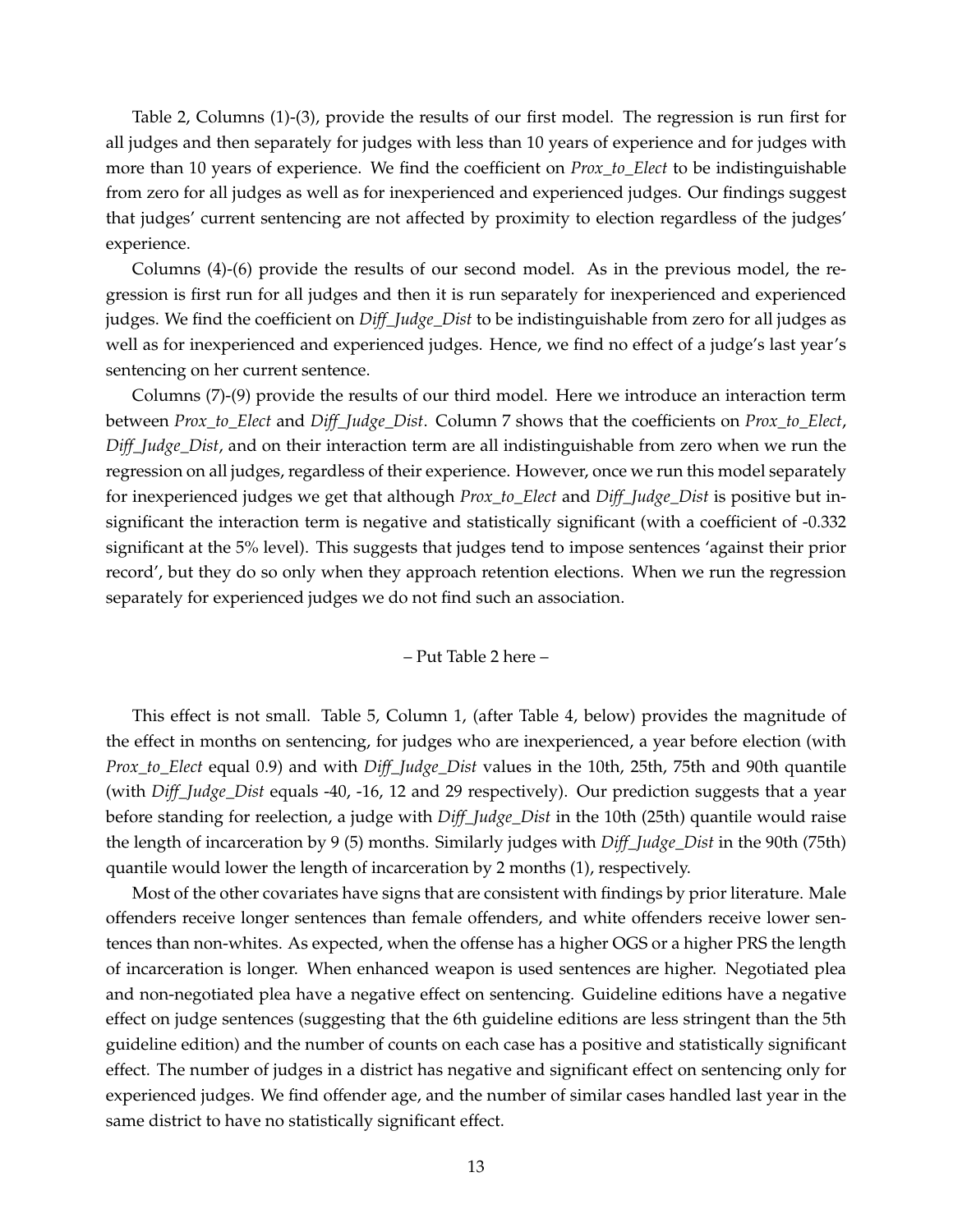#### **4.4 Discussion and Alternative Specifications of the Model**

Table 3 provides the results of regressing *Judge Sentence* on *Proximity to Election Squared*. This expresses our expectation that the effect of proximity to election should not only become larger when approaching election, but also that this effect is convex. Put differently, we expect any change in the effect of proximity to election to become more pronounced as elections becomes near . The results show similar pattern to the one we observed before. Table 5, Column 2 (after Table 4, below) provides the magnitude of the effect for a judge who is one year before election with *Diff\_Judge\_Dist* value in the 10th, 25th, 75th and 90th quantile (in a similar manner to what we did for Table 2 Column 8). We find that one year before reelection, a judge with *Diff\_Judge\_Dist* in the 10th and 25th quintile would raise the length of incarceration by 9 and 3 months respectively and would lower it by 3 and 7 months if his *Diff\_Judge\_Dist* is in the 75th and 90th quantile.

– Put Table 3 here –

On average, judges in our data have about 14 different cases with sentencing guideline whose level equals five. However, 6% of the judges decided less than 1 'level five' case in a specific year and 14% decided less than 3 'level five' cases in a given year. Therefore, Table 4 repeats Table 3, once for all cases where judges handled more than one case in the previous year (Columns 1-3), and once for all cases where judges handled more than three cases in the previous year (Columns 4-6). The last three columns (Columns 7-9) present the results when we weight our regression by the number of cases that judges handled in the previous year. We get similar patterns to the ones obtained in Table 2 and Table 3.

#### – Put Table 4 here –

Table 5, Column 3, 4 and 5 provide the magnitude of the effect for inexperienced judges. We find the magnitude of the effects is a bit larger, with the largest effect obtained in the weighted regressions.

– Put Table 5 here –

Finally, to the extent that prosecutors and defendants expect approaching judicial elections to affect the expected sentence, such expectation might affect prosecutors' decisions in filing charges with minimum sentences or their plea bargain decisions (For recent literature discussing the effects of prosecutorial discretion on sentencing see Bjerk, 2005; Ulmer, Kurlychek, and Kramer, 2007; Starr and Rehavy, 2013; Yang, 2014). This might raise a concern for a selection bias effect. However, we find no evidence for such an effect in our data. In particular, focusing on judges with less than 10 years of tenure – the judges that we show to be most influenced by the timing of judicial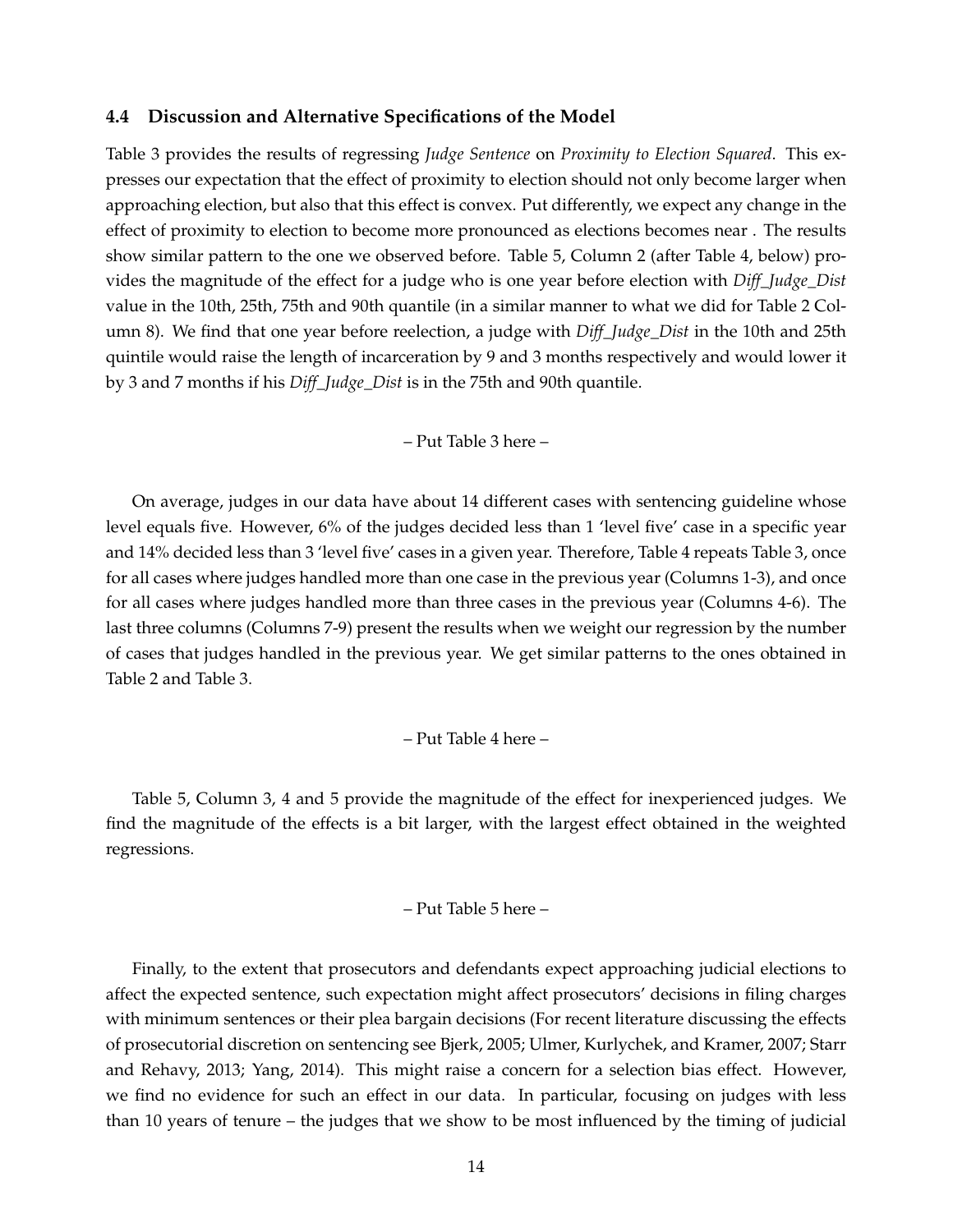elections – we find that the percentage of plea deals is 0.503 for cases that are in the bottom decile in terms of proximity to elections and 0.48 in cases that are in the top decile in terms of proximity to elections. Furthermore, in a regression of the likelihood of a plea bargain on all the characteristics included in the regression of Table 2, the coefficients of proximity to elections and its interaction with Diff\_Judge\_Dist are not statistically significant.

Moreover, even if the election cycle does change somewhat the mix of cases with and without plea bargains, the presence of such an effect does not undermine our identification of the effect of the election cycle on judges' sentencing in a given case. We checked and verified that judges are facing a mix of cases with and without plea bargains throughout the judicial election cycle. We also checked and verified that the same is true for cases with and without mandatory minimum sentencing. Furthermore, our analysis controls for various characteristics of cases brought, including whether there was a plea bargain in the case. Therefore, our analysis shows that, for any given mix of cases, the judicial election cycle affects sentencing decisions in given cases. To be sure, our finding of an effect of the judicial election cycle on sentencing decisions suggests that it may be worthwhile for future work to examine how the judicial election cycle affects the choices of agents other than judges, such as prosecutors and defendants. Such future work may be useful for understanding how judicial election cycles affect sentencing outcomes.

#### **5 Conclusion**

This paper developed a dynamic reputation model of judicial decisions over the elections cycle. This approach models a judge's reputation as a belief held by the public (or any other appointing principal) concerning the judge's attitudes and preferences. The public's belief is updated based on the judge's decisions, and consequently affects the judge's prospects of reelection or reappointment. Since the judge cares about being reelected or reappointed, her decision in each case may be affected by her effort to influence the public's perceptions.

The dynamic reputation approach predicts a negative serial correlation, between a judge's past decisions and the present decision she makes, on any issue that is of importance to the public. Our empirical examination of Pennsylvania courts' criminal sentences demonstrated a negative correlation for less experienced judges as they approach retention elections. These findings are consistent with the predictions of the reputation model.

The reputation model casts some doubt over the value of past decisions as a predictor of future decisions.<sup>22</sup> Judges' past decisions do not necessarily predict how they will decide future cases. On the contrary, judicial decisions may exhibit negative correlation with their past decisions.

Because our findings are consistent with the view that approaching judicial elections influence judges' decisions, they are broadly consistent with the realistic approach to judging. Furthermore, our empirical evidence on the correlation between a judge's current and past decisions, identifies the *dynamic* incentive effects of judicial elections, as distinguished from their *static* selection effects. Our work suggests that analysis of dynamic effects is necessary for a complete picture of how judicial

<sup>22</sup>See review in Brace, Langer and Hall (2000) p. 390-391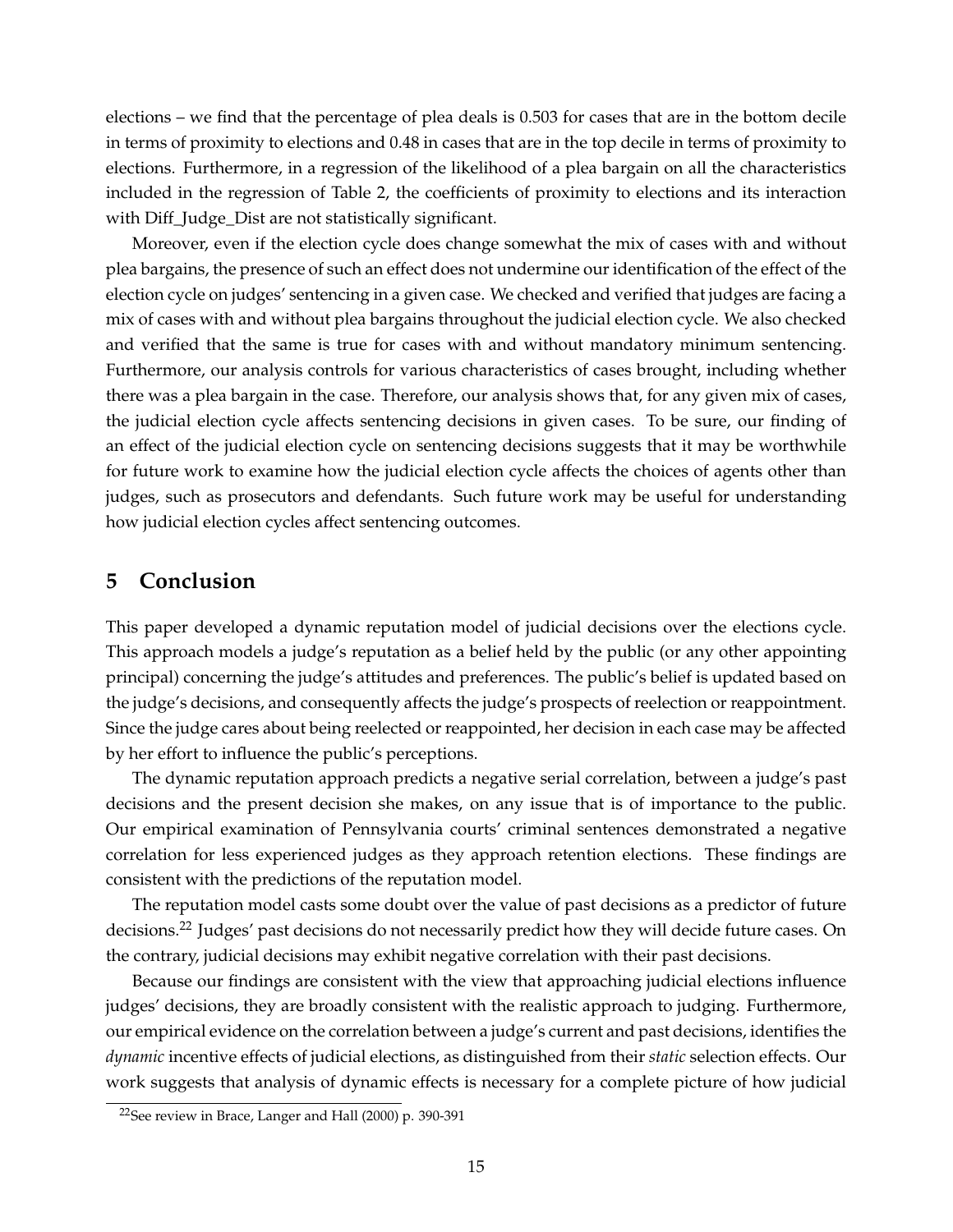elections influence the decisions of judges.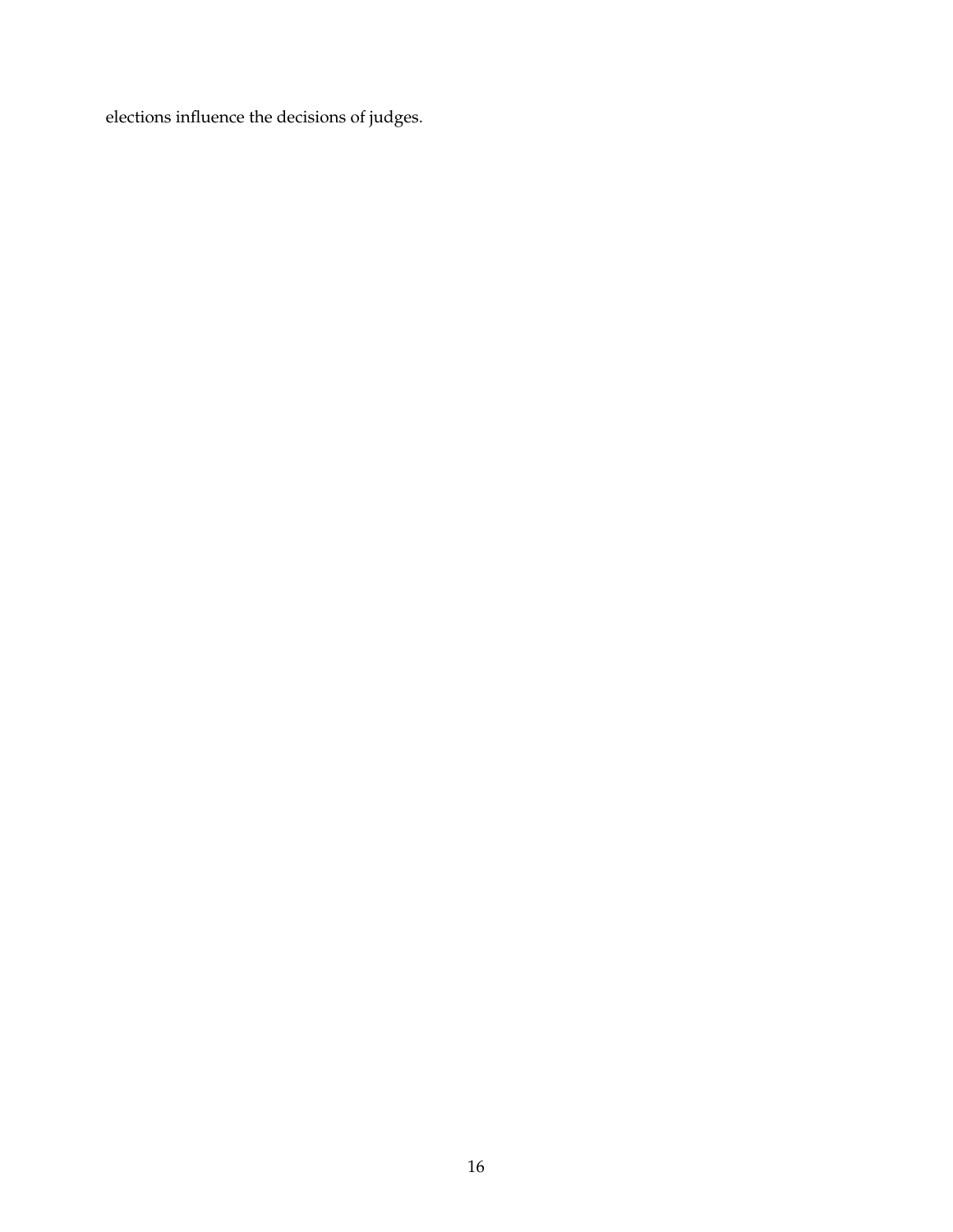## **Appendix**

**Claim 3.** There are only two pure strategy equilibria. One where both types of judges always impose a light sentence and another where both types of judges impose a severe sentence.

**Proof.** As explained above, both of the equilibria described above are sustained by the public's belief that any deviation indicates that the judge is lenient. Claim 1 implies that all the combinations in which the lenient type sometimes imposes a more severe sentence than the strict type can be ruled out. All other separating equilibria can also be ruled out because they imply that a lenient type is identified as such with a positive probability. This implies that if *V* is large enough, then the lenient type would benefit from deviating and rendering the same decision that the strict type would render. Finally, for both types of judges to always impose an inappropriate decision cannot be an equilibrium for the same reason that for both judges to always render the appropriate decision cannot be an equilibrium. Namely, in such a case the judges' decisions don't affect the pubic's belief about their type, and so both types of judges would benefit from deviating and rendering the decision they prefer.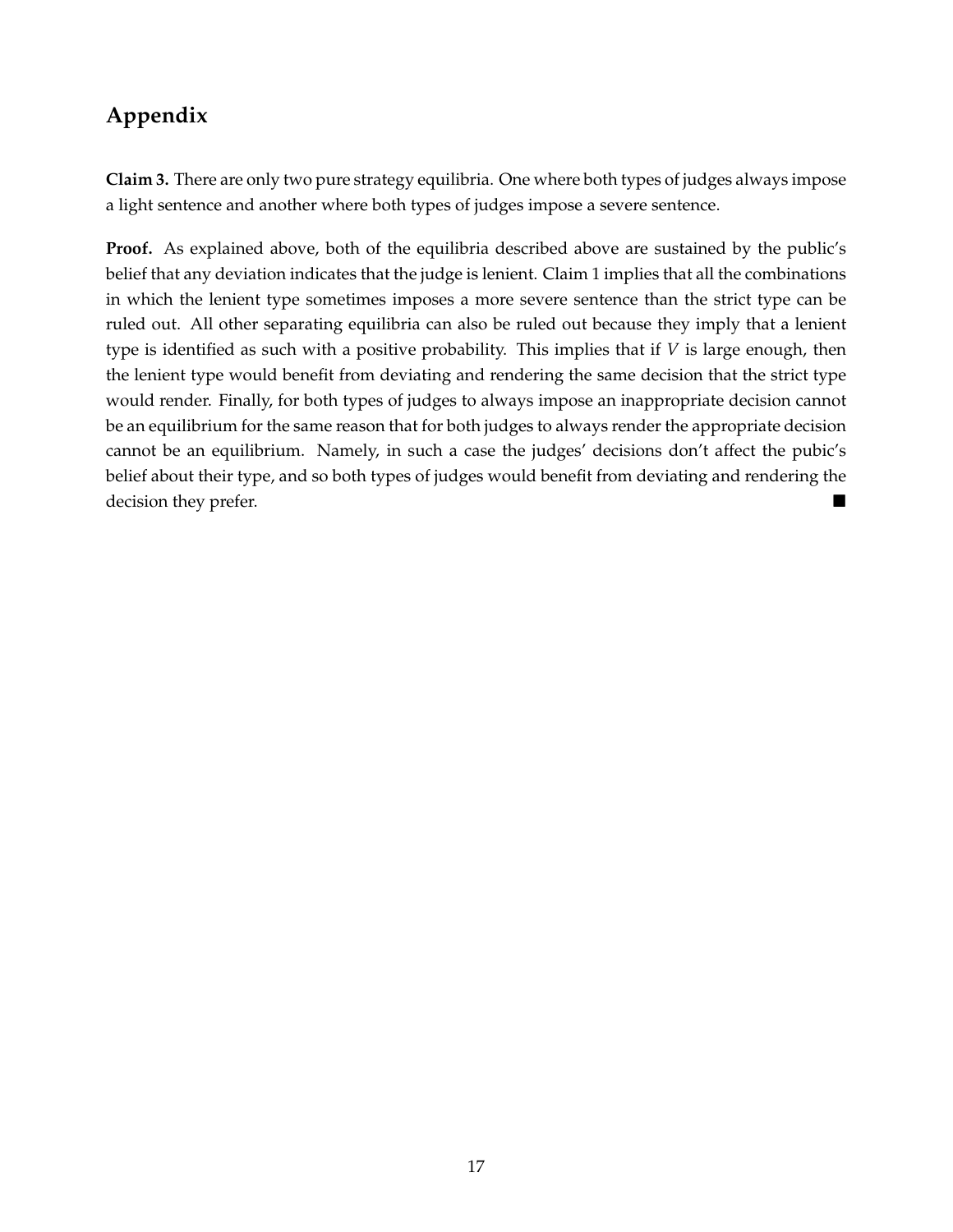#### **References**

- [1] David Bjerk, 2005. Making the Crime Fit the Penalty: The Role of Prosecutorial Discretion Under Mandatory Minimum Sentencing. *Journal of Law and Economics* 48:591-625
- [2] Boyea Brent D., 2010. Does Seniority Matter? The Conditional Influence of State Methods of Judicial Retention. *Social Science Quarterly* 91: 209-227
- [3] Brace Paul R., and Melinda Gann Hall. 1997. The Interplay of Preferences, Case Facts, Context, and Rules in the Politics of Judicial Choice. *Journal of Politics* 59: 1206-1231
- [4] Brace Paul R., Laura Langer and Melinda Gann Hall. 2000. Measuring the Preferences of State Supreme Court Judges. *Journal of Politics*. 62: 387-413.
- [5] Brooks, Richard R.W., and Steven Raphael. 2002. Life Term or Death Sentences: The Uneasy Relationship between Judicial Elections and Capital Punishment. Journal of Criminal Law and Criminology. 92: 609-640.
- [6] Caldarone Richard P., Brandice Canes-Wrone, Tom S. Clark, 2009. Partisan Labels and Democratic Accountability: An Analysis of State Supreme Court Abortion Decisions. *The Journal of Politics* 71: 560-573.
- [7] Canes-Wrone Brandice, Clark Tom S., and Jee-Kwang Park. 2012. Judicial Independence and Retention Elections. *Journal of Law, Economics and Organization* 28: 211-234.
- [8] Cho, In-Koo, and David M. Kreps. 1987. Signaling Games and Stable Equilibria. *The Quarterly Journal of Economics* 102: 179-221.
- [9] Choi, Stephen J., G. Mitu Gulati, and Eric A. Posner. 2010. Professionals or Politicians: The Uncertain Empirical Case for an Elected Rather than Appointed Judiciary. *Journal of Law, Economics and Organization*. 26: 290-336.
- [10] Cullen, Francis T., Bonnie S. Fisher, and Brandon K. Applegate. 2000. Public Opinion about Punishment and Correction. *Crime and Justice* 27: 1-79.
- [11] Ely, J., and Valimaki, J. 2003. Bad Reputation. *Quarterly Journal of Economics* 118: 785- 814.
- [12] Epstein, Lee, Valerie Hoekstra, Jeffrey A. Segal, and Harold J. Spaeth. 1998. Do Political Preferences Change: A Longitudinal Study of U.S. Supreme Court Justices. *Journal of Politics* 60: 801–18.
- [13] Epstein, *Lee*, William M. Landes, and Richard A. Posner. 2013. *The Behavior of Federal Judges* (Oxford).
- [14] Hall, Melinda G.. 1992. Electoral Politics and Strategic Voting in State Supreme Courts. *Journal of Politics* 54: 427-446.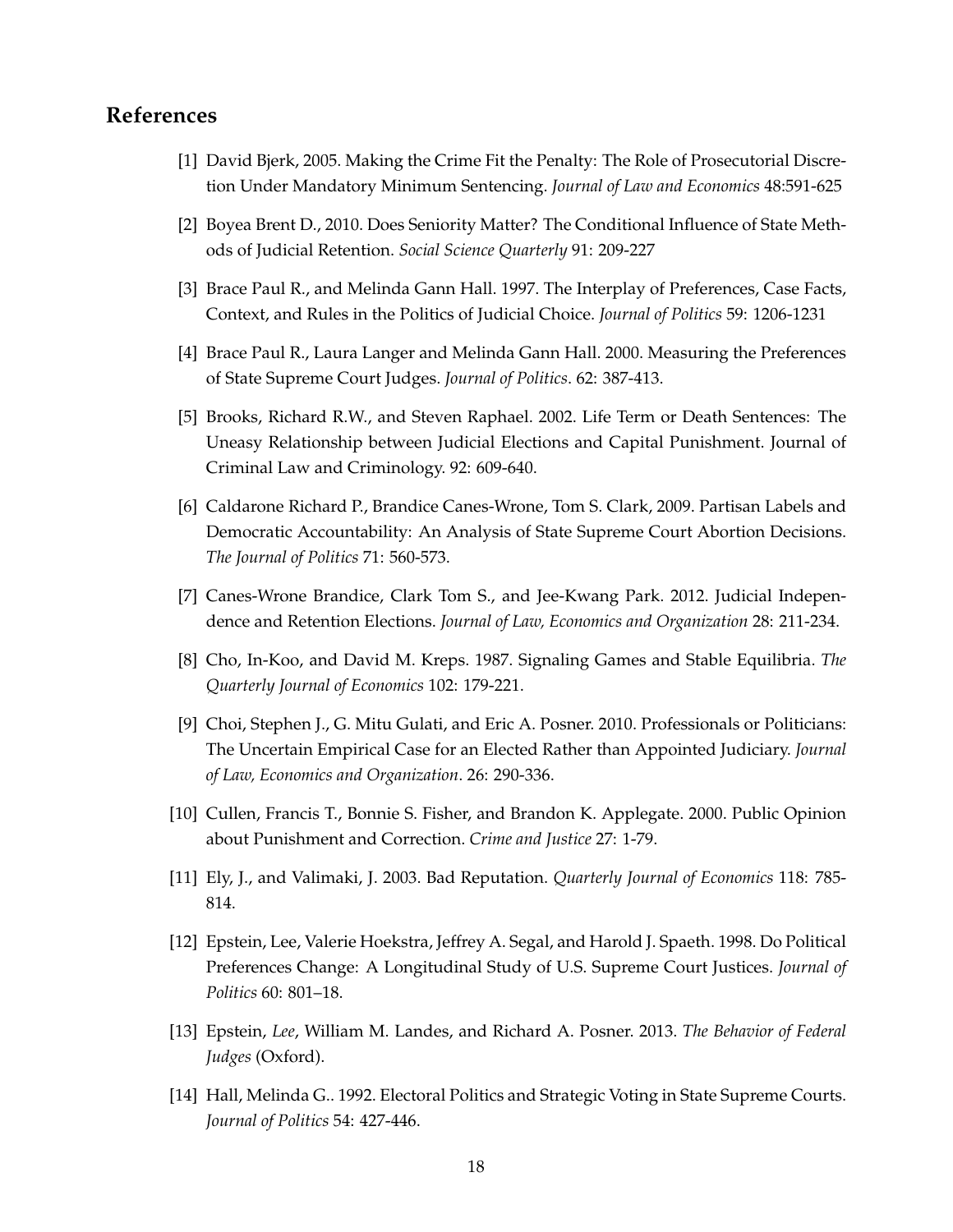- [15] Hall, Melinda G.. 1995. Justices as Representatives: Elections and Judicial Politics in the American States. *American Politics Quarterly* 23: 485-503.
- [16] Gordon Sanford C. and Gregory A. Huber. 2007. The Effect of Electoral Competitiveness on Incumbent Behavior. *Quarterly Journal of Political Science*. 2: 107-138.
- [17] Helland, Eric, and Alexander Tabarrok. 2002. The Effect of Electoral Institutions on Tort Awards. *American Law and Economics Review*. 4:341-470.
- [18] Huber, Gregory A., and Sanford C. Gordon. 2004. Accountability and Coercion: Is Justice Blind When It Runs for Office?. *American Journal of Political Science*. 8: 247-263.
- [19] Huber, Gregory A., and Sanford C. Gordon. 2007a. Directing Retribution: On the Political Control of Lower Court Judges. *Journal of Law, Economics and Organization*. 23: 386-420.
- [20] Klement Alon and Zvika Neeman. 2013. Does Information about Arbitrators' Win/Loss Ratio Improve Their Accuracy?. *Journal of Legal Studies* 42: 369-397
- [21] Lim, Claire S.H., 2013. Preferences and Incentives of Appointed Public Officials: Evidence from State Trial Court Judges. *American Economic Review* 103: 1360-1397.
- [22] Martin, Andrew D., and Kevin M. Quinn. 2002. Dynamic Ideal Point Estimation via Markov Chain Monte Carlo for the U.S. Supreme Court, 1953–1999. *Political Analysis* 10: 134–53.
- [23] Martin, Andrew D., and Kevin M. Quinn. 2007. Assessing Preference Change on the U.S. Supreme Court. *Journal of Law, Economics and Organization* 23: 365–85.
- [24] Miceli, Thomas J., and Metin M. Cosgel. 1994. Reputation and Judicial Decision-Making. *Journal of Economic Behavior and Organization* 23:31-51.
- [25] Mailath, George J. and Larry Samuelson. 2006. *Repeated Games and Reputations: Long-Run Relationships* (Oxford).
- [26] Shepherd, Joanna M. 2009. The Influence of Retention Politics on Judges' Voting. *Journal of Legal Studies* 38:169-206.
- [27] Shepherd, Joanna M. 2009a. Money, Politics and Impartial Justice. *Duke Law Journal* 58: 623-685.
- [28] Shepherd, Joanna M. 2009b. Are Appointed Judges Strategic Too?. *Duke Law Journal* 58: 1589-1626.
- [29] Shepherd, Joanna M. 2011. Measuring Maximizing Judges: Empirical Legal Studies, Public Choice Theory, and Judicial Behavior. *University of Illinois Law Review* 2011: 1753-1766.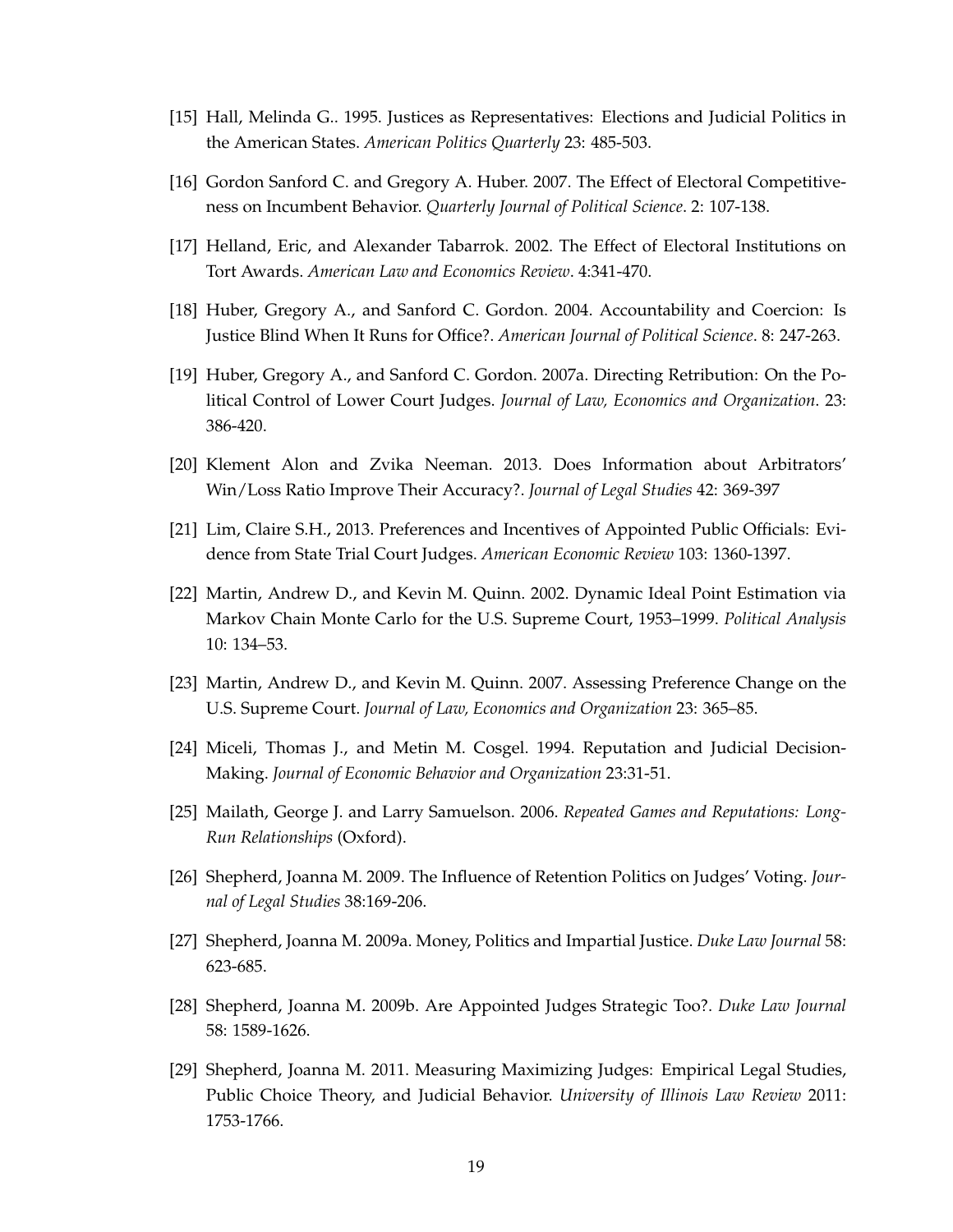- [30] Starr, Sonja B. and M. Marit Rehavi. 2013. Mandatory Sentencing and Racial Disparity: Assessing the Role of Prosecutors and the Effect of *Booker*. *Yale Law Journal* 123:2-80.
- [31] Ulmer, Jeffery T. , Megan C. Kurlychek and John H. Kramer. 2007. Prosecutorial Discretion and the Imposition of Mandatory Minimum Sentences. *Journal of Research in Crime and Delinquency* 44:427-458.
- [32] Yang, Crystal S.. 2014. Have Inter-Judge Sentencing Disparaties Increasesed in an Advisory Guidelines Regime? Evidence from *Booker*. *New York University Law Review (forthcoming*).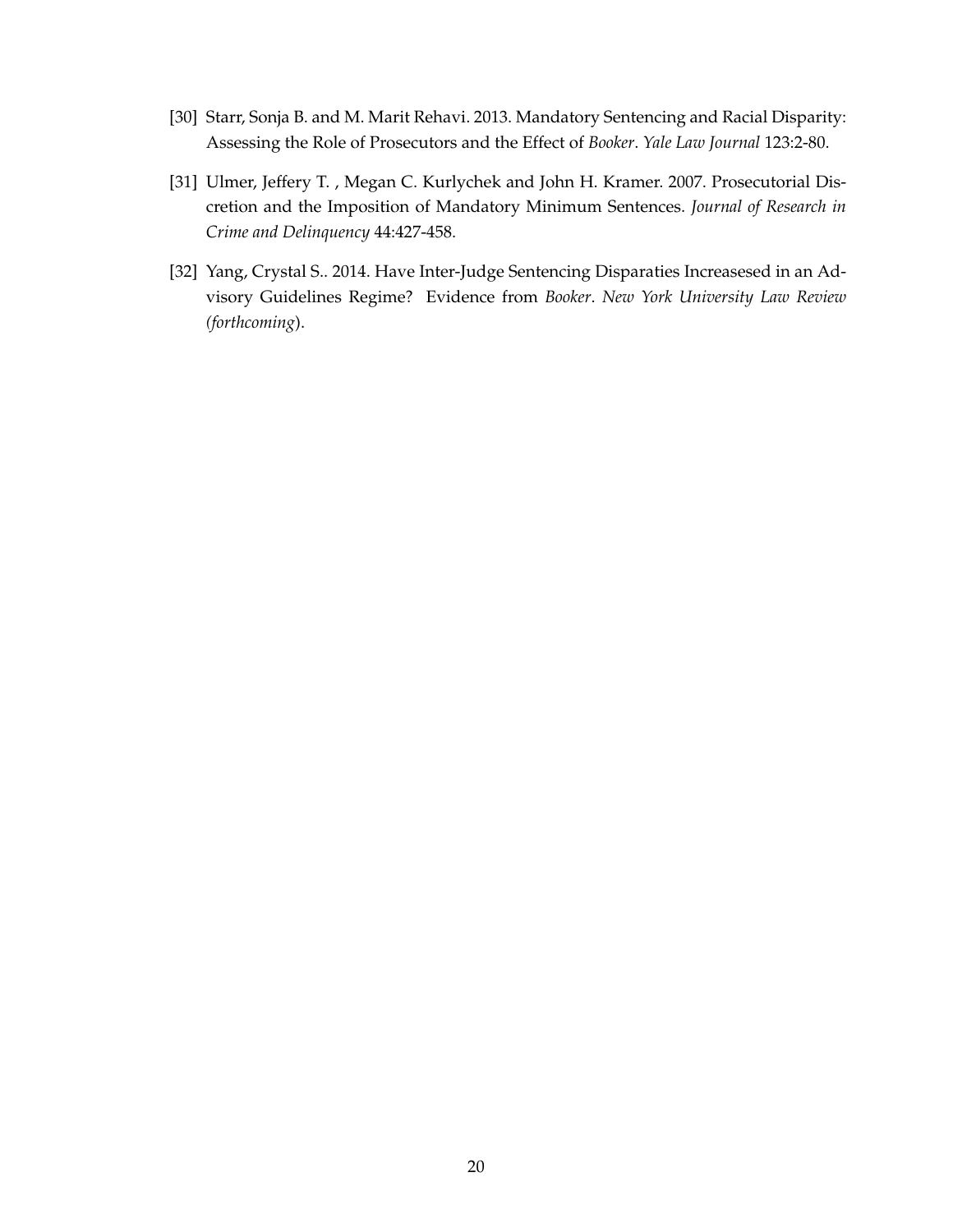|                             |           | ,                                |           |
|-----------------------------|-----------|----------------------------------|-----------|
|                             | (1)       | (2)                              | (3)       |
|                             | All       | $0 - 10$                         | $10+$     |
| Judge Sentence              | 67.228    | 64.090                           | 69.994    |
|                             |           | $(70.594)$ $(68.649)$ $(72.155)$ |           |
| Proximity to Election       | 0.495     | 0.488                            | 0.501     |
|                             | (0.275)   | (0.245)                          | (0.298)   |
|                             |           |                                  |           |
| Diff Judge-District         | 0.372     | $-1.834$                         | 2.135     |
|                             | (27.964)  | (30.149)                         | (2553)    |
| Offender Age                | 30.873    | 30.572                           | 31.139    |
|                             | (10.839)  | (10.726)                         | (10.932)  |
|                             |           |                                  |           |
| Offender Male               | 0.927     | 0.928                            | 0.926     |
|                             | (0.260)   | (0.258)                          | (0.262)   |
| Offender White              | 0.404     | 0.376                            | 0.429     |
|                             | (0.491)   | (0.484)                          | (0.495)   |
|                             |           |                                  |           |
| Max OGS                     | 10.156    | 10.081                           | 10.223    |
|                             | (1.637)   | (1.595)                          | (1.671)   |
| Offender PRS                | 1.996     | 1.976                            | 2.013     |
|                             | (2.214)   | (2.199)                          | (2.227)   |
|                             |           |                                  |           |
| Enhanced Weapon             | 0.157     | 0.142                            | 0.171     |
|                             |           | $(0.365)$ $(0.349)$ $(0.377)$    |           |
| Counts per Case             | 3.140     | 2.957                            | 3.302     |
|                             |           | $(4.946)$ $(3.693)$              | (5.826)   |
|                             |           |                                  |           |
| No.cases by Judge Last Year | 14.188    | 13.609                           | 14.641    |
|                             | (19.234)  | (23.147)                         | (15.499)  |
| Non Negotiated              | 0.198     | 0.215                            | 0.183     |
|                             | (0.382)   | (0.397)                          | (0.368)   |
|                             |           |                                  |           |
| Negotiated Guilty           | 0.491     | 0.472                            | 0.508     |
|                             | (0.500)   | (0.499)                          | (0.499)   |
| No.cases in District        | 63.591    | 58.681                           | 67.376    |
|                             | (165.748) | (142.652)                        | (181.732) |
|                             |           |                                  |           |
| No. of Judges in Dis        | 5.708     | 5.870                            | 5.582     |
|                             | (7.340)   | (7.531)                          | (7.201)   |
| Guideline Ed. 6th           | 0.441     | 0.464                            | 0.421     |
|                             | (0.497)   | (0.499)                          | (0.494)   |
|                             |           |                                  |           |
| Guideline Ed. 6th Re        | 0.115     | 0.142                            | 0.091     |
|                             | (0.319)   | (0.349)                          | (0.287)   |
| Number of Obs.              | 31,040    | 14,543                           | 16,497    |

Table 1: Summary Statistics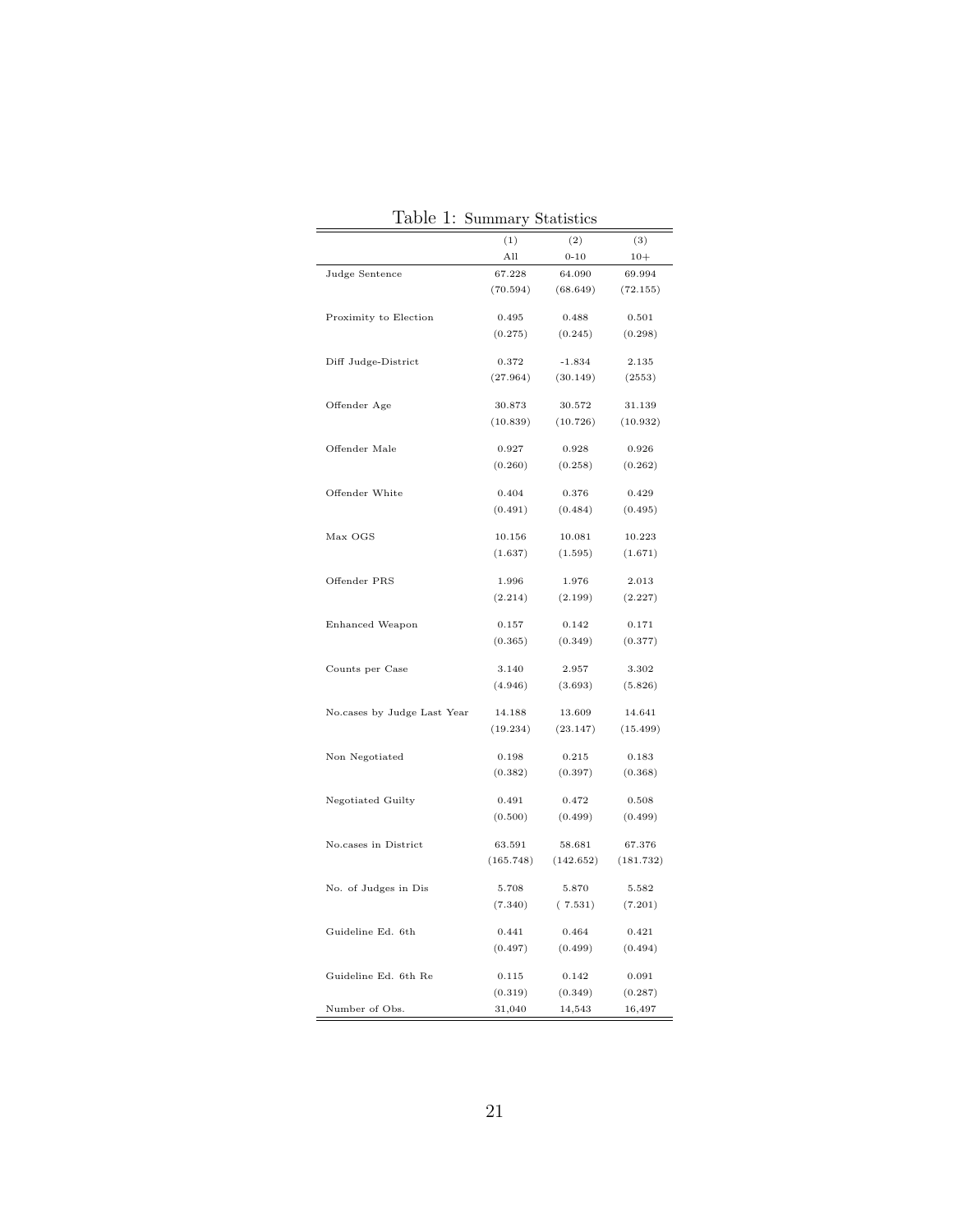|                                |              | ັ້ນສູນແອ     |              |              | $\mathsf{u}, \mathsf{u}$ |              |              |              |              |
|--------------------------------|--------------|--------------|--------------|--------------|--------------------------|--------------|--------------|--------------|--------------|
|                                | (1)          | (2)          | (3)          | (4)          | (5)                      | (6)          | (7)          | (8)          | (9)          |
|                                | All          | $0 - 10$     | $10+$        | All          | $0 - 10$                 | $10+$        | All          | $0 - 10$     | $10+$        |
| Proximity to Election          | 0.913        | $-1.974$     | 1.763        |              |                          |              | 1.229        | 3.103        | 1.638        |
|                                | (1.798)      | (4.564)      | (2.064)      |              |                          |              | (1.910)      | (6.992)      | (2.021)      |
| Diff Judge-District            |              |              |              | 0.016        | $-0.018$                 | $-0.007$     | 0.062        | 0.140        | $-0.098$     |
|                                |              |              |              | (0.024)      | (0.042)                  | (0.024)      | (0.047)      | (0.091)      | (0.065)      |
|                                |              |              |              |              |                          |              |              |              |              |
| Prox X Diff                    |              |              |              |              |                          |              | $-0.105$     | $-0.332**$   | 0.126        |
|                                |              |              |              |              |                          |              | (0.076)      | (0.143)      | (0.101)      |
| Offender Age                   | $0.332*$     | 0.283        | $0.417*$     | $0.316*$     | 0.127                    | $0.470**$    | 0.218        | 0.133        | 0.302        |
|                                | (0.184)      | (0.276)      | (0.222)      | (0.188)      | (0.319)                  | (0.224)      | (0.203)      | (0.323)      | (0.240)      |
| Offender Age Squared           | $-0.006**$   | $-0.005$     | $-0.006**$   | $-0.005**$   | $-0.003$                 | $-0.007**$   | $-0.004$     | $-0.004$     | $-0.005$     |
|                                | (0.002)      | (0.004)      | (0.003)      | (0.002)      | (0.004)                  | (0.003)      | (0.003)      | (0.004)      | (0.003)      |
|                                |              |              |              |              |                          |              |              |              |              |
| Offender Age Missing           | 10.830       | $-0.546$     | 12.500       | 1.400        | $-20.979$                | 11.352       | $-1.217$     | $-21.826$    | 6.891        |
|                                | (12.429)     | (24.441)     | (13.039)     | (15.400)     | (33.038)                 | (16.786)     | (15.047)     | (32.339)     | (15.695)     |
| Offender Male                  | 14.431***    | 14.371***    | 14.299***    | 13.955***    | 14.427***                | 13.854 ***   | 14.360***    | 14.340***    | 14.403***    |
|                                | (1.221)      | (1.628)      | (1.678)      | (1.200)      | (1.721)                  | (1.603)      | (1.288)      | (1.733)      | (1.800)      |
|                                |              |              |              |              |                          |              |              |              |              |
| Offender White                 | $-5.621***$  | $-7.239***$  | $-4.668***$  | $-5.622***$  | $-7.230***$              | $-4.914***$  | $-5.740***$  | $-6.931***$  | $-5.108***$  |
|                                | (0.731)      | (1.211)      | (0.916)      | (0.757)      | (1.372)                  | (0.963)      | (0.775)      | (1.367)      | (0.972)      |
| Max OGS                        | 21.909***    | 21.633***    | 21.829***    | 22.671***    | 22.510***                | 22.572***    | 22.718***    | 22.582***    | 22.539***    |
|                                | (0.477)      | (0.620)      | (0.657)      | (0.463)      | (0.669)                  | (0.604)      | (0.498)      | (0.659)      | (0.678)      |
|                                |              |              |              |              |                          |              |              |              |              |
| Offender PRS                   | $9.673***$   | 9.785***     | $9.501***$   | $9.752***$   | $9.935***$               | $9.566***$   | $9.831***$   | $9.918***$   | $9.681***$   |
|                                | (0.227)      | (0.290)      | (0.322)      | (0.230)      | (0.315)                  | (0.308)      | (0.249)      | (0.322)      | (0.349)      |
| Enhanced Weapon                | 33.285***    | 33.763***    | 31.975***    | 34.064***    | 34.827***                | 32.874 ***   | 34.621***    | 34.781***    | 33.554 ***   |
|                                | (1.537)      | (2.162)      | (1.656)      | (1.516)      | (2.302)                  | (1.660)      | (1.651)      | (2.281)      | (1.853)      |
| Counts per Case                | $2.875***$   | $4.401***$   | $2.345***$   | $2.832***$   | $4.402***$               | 2.387***     | $2.724***$   | $4.373***$   | $2.210***$   |
|                                | (0.667)      | (0.676)      | (0.695)      | (0.668)      | (0.761)                  | (0.694)      | (0.665)      | (0.759)      | (0.669)      |
| Nonnego <sub>-</sub> c         | $-13.051***$ | $-12.002***$ | $-14.092***$ | $-13.521***$ | $-13.922***$             | $-13.461***$ | $-13.637***$ | $-13.881***$ | $-13.480***$ |
|                                | (1.473)      | (2.288)      | (1.960)      | (1.416)      | (2.584)                  | (1.507)      | (1.573)      | (2.637)      | (1.789)      |
|                                |              |              |              |              |                          |              |              |              |              |
| Negotiated Guilty              | $-16.215***$ | $-14.515***$ | $-17.715***$ | $-16.121***$ | $-14.699***$             | $-17.070***$ | $-16.201***$ | $-14.778***$ | $-17.273***$ |
|                                | (1.373)      | (1.937)      | (1.797)      | (1.291)      | (2.065)                  | (1.538)      | (1.374)      | (2.095)      | (1.683)      |
| No.cases in District Last Year | 0.002        | $-0.002$     | $-0.001$     | 0.001        | 0.001                    | $-0.002$     | 0.002        | $-0.002$     | 0.004        |
|                                | (0.005)      | (0.008)      | (0.006)      | (0.004)      | (0.007)                  | (0.005)      | (0.004)      | (0.007)      | (0.006)      |
|                                |              |              |              |              |                          |              |              |              |              |
| No. of Judges in District      | $-0.371*$    | $\,0.025\,$  | $-0.393*$    | $-0.320*$    | 0.126                    | $-0.424*$    | $-0.250$     | 0.258        | $-0.369$     |
|                                | (0.211)      | (0.328)      | (0.237)      | (0.193)      | (0.342)                  | (0.221)      | (0.201)      | (0.336)      | (0.234)      |
| Guideline Ed. 6th              | $-7.930***$  | $-8.810***$  | $-6.836***$  | $-7.934***$  | $-7.818***$              | $-7.676***$  | $-7.559***$  | $-8.009***$  | $-6.825***$  |
|                                | (1.626)      | (2.201)      | (2.234)      | (1.578)      | (2.377)                  | (2.024)      | (1.670)      | (2.390)      | (2.235)      |
| Guideline Ed. 6th Revised      | $-13.374***$ | $-11.578***$ | $-15.177***$ | $-13.521***$ | $-10.843***$             | $-15.379***$ | $-13.204***$ | $-11.117***$ | $-15.200***$ |
|                                | (2.327)      | (3.074)      | (3.146)      | (2.280)      | (3.195)                  | (3.043)      | (2.347)      | (3.172)      | (3.167)      |
| Adjusted R-squared             | 0.4953       | 0.5173       | 0.4886       | 0.5023       | 0.5210                   | 0.5001       | 0.5029       | 0.5231       | 0.5003       |
| No. of Obs                     | 31,040       | 14,543       | 16,497       | 30,190       | 12,098                   | 18,092       | 26,849       | 11,923       | 14,926       |

Table 2: Association between judge sentence, proximity to election, judge-district diff and its interaction

Note: Standard errors in parentheses and are clustered by Judge. Stars denote the level of statistical significance \*  $p < 0.1,$  \*\*  $p < 0.05,$  \*\*\*  $p < 0.01.$  We<br>control for Judge, Year and Offense Statutory Grade dummies.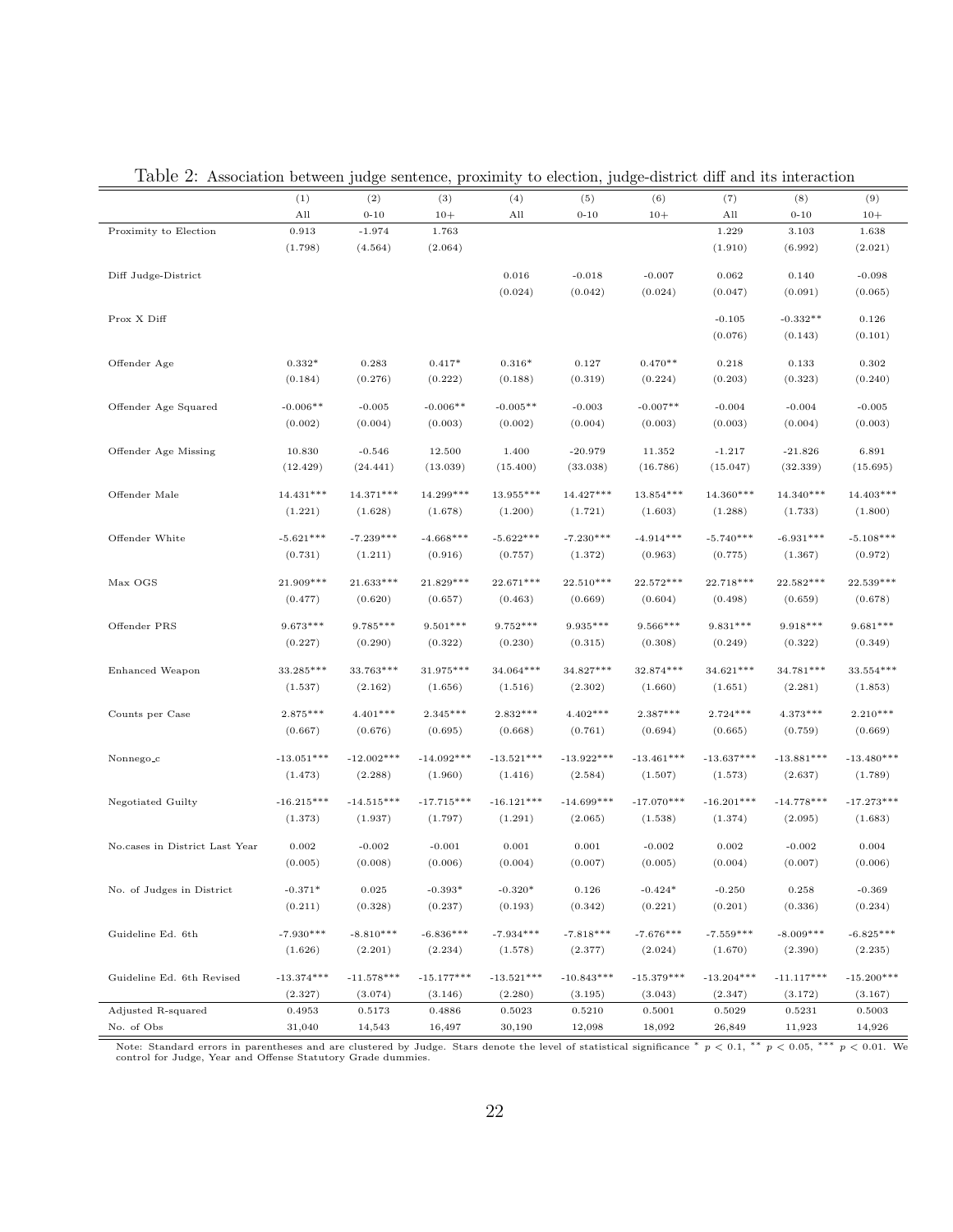|                               | (1)      | (2)        | (3)      |
|-------------------------------|----------|------------|----------|
|                               | All      | $0 - 10$   | $10+$    |
| Proximity to Election Squared | 1.936    | $-0.100$   | 1.730    |
|                               | (1.882)  | (8.215)    | (1.930)  |
|                               |          |            |          |
| Diff Judge-District           | 0.043    | 0.073      | $-0.066$ |
|                               | (0.038)  | (0.066)    | (0.049)  |
|                               |          |            |          |
| Prox Square X Diff            | $-0.106$ | $-0.342**$ | 0.091    |
|                               | (0.078)  | (0.142)    | (0.098)  |
| Adjusted R-squared            | 0.5030   | 0.5231     | 0.5002   |
| No. of Obs.                   | 26,849   | 11,923     | 14,926   |

Table  $\underline{3:}$  Different Specification for Proximity to Election

Note: Standard errors in parentheses and are clustered by Judge. Stars denote the level of statistical significance  $*$  $p < 0.1,$  \*\*  $p < 0.05,$  \*\*\*  $p < 0.01$ . We control for Judge, Year and Offense Statutory Grade dummies. We also control for all other offender and offense covariates (not shown in the table)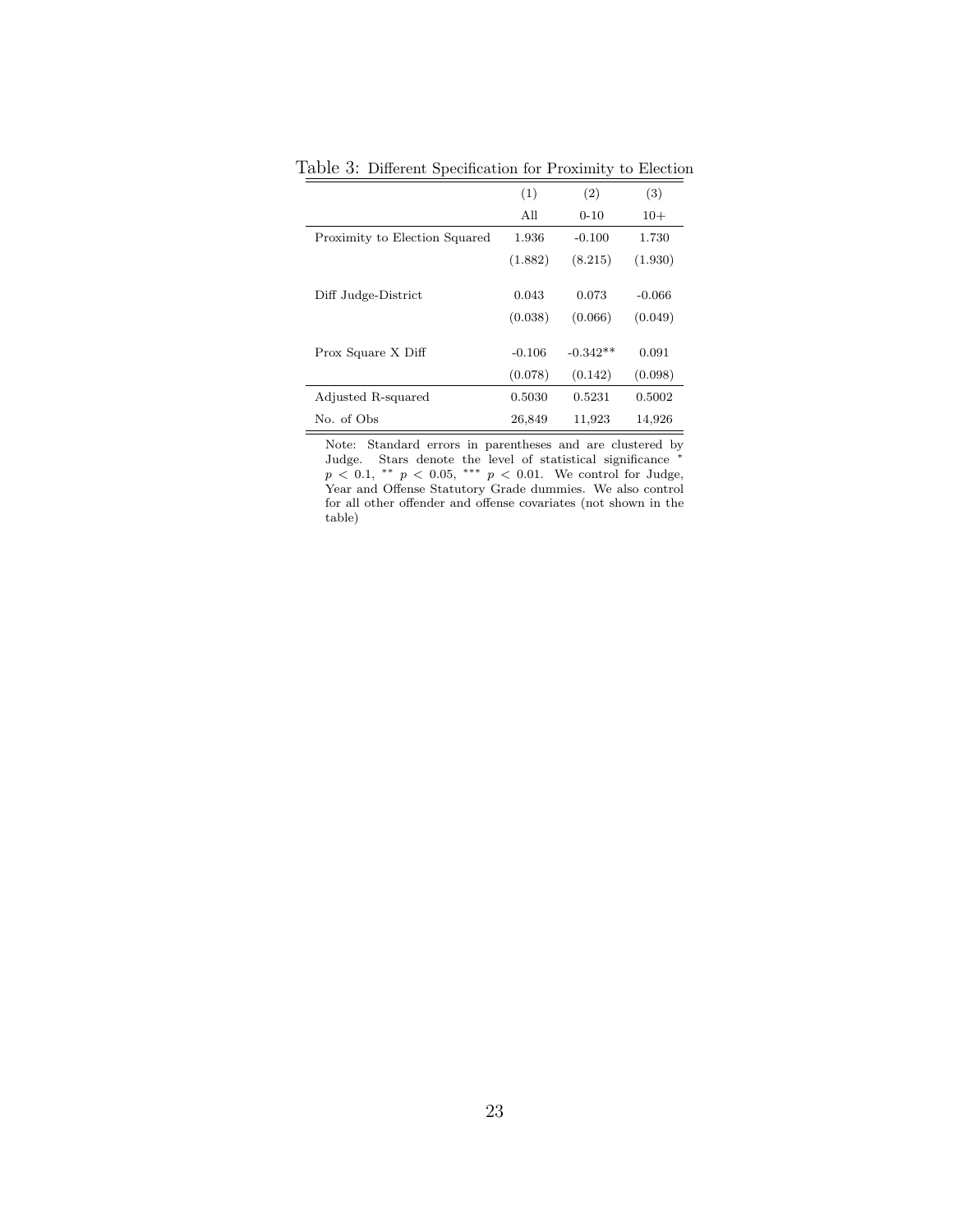| Laste 1. Sas samples demned sy mamser of cases mandred sy judge has year asing promintly squared |                    |            |          |            |                       |          |             |                                   |          |  |
|--------------------------------------------------------------------------------------------------|--------------------|------------|----------|------------|-----------------------|----------|-------------|-----------------------------------|----------|--|
|                                                                                                  | More than one case |            |          |            | More than three cases |          |             | weighted by no of cases last year |          |  |
|                                                                                                  | (1)                | (2)        | (3)      | (4)        | (5)                   | (6)      | (7)         | (8)                               | (9)      |  |
|                                                                                                  | All                | $0 - 10$   | $10+$    | All        | $0 - 10$              | $10+$    | All         | $0 - 10$                          | $10+$    |  |
| Proximity to Election Squared                                                                    | 1.763              | 0.604      | 1.183    | 1.800      | 3.535                 | 1.179    | 0.995       | 3.298                             | 0.158    |  |
|                                                                                                  | (1.938)            | (8.637)    | (2.016)  | (1.937)    | (9.204)               | (2.017)  | (2.152)     | (17.211)                          | (2.311)  |  |
|                                                                                                  |                    |            |          |            |                       |          |             |                                   |          |  |
| Diff Judge-District                                                                              | 0.039              | 0.088      | $-0.084$ | $0.081*$   | $0.171*$              | $-0.056$ | $0.142***$  | $0.272**$                         | $-0.018$ |  |
|                                                                                                  | (0.042)            | (0.072)    | (0.052)  | (0.047)    | (0.092)               | (0.058)  | (0.053)     | (0.109)                           | (0.075)  |  |
|                                                                                                  |                    |            |          |            |                       |          |             |                                   |          |  |
| Prox Squared X Diff                                                                              | $-0.124$           | $-0.379**$ | 0.080    | $-0.199**$ | $-0.553***$           | 0.036    | $-0.347***$ | $-0.812***$                       | $-0.144$ |  |
|                                                                                                  | (0.084)            | (0.150)    | (0.105)  | (0.096)    | (0.185)               | (0.118)  | (0.126)     | (0.280)                           | (0.149)  |  |
| Adjusted R-squared                                                                               | 0.5019             | 0.5223     | 0.4990   | 0.5011     | 0.5241                | 0.4961   | 0.5008      | 0.5150                            | 0.4953   |  |
| No. of Obs                                                                                       | 26,287             | 11.643     | 14.644   | 24,976     | 10,913                | 14.063   | 26,849      | 11,923                            | 14,926   |  |

Table 4: Sub samples defined by number of cases handled by judge last year using proximity squared

Note: Standard errors in parentheses and are clustered by Judge. Stars denote the level of statistical significance \*  $p < 0.1$ , \*\* *p* < 0.05, \*\*\* *p* < 0.01. We control for Judge, Year and Offense Statutory Grade dummies. We also control for all other offender and offense covariates (not shown in the table)